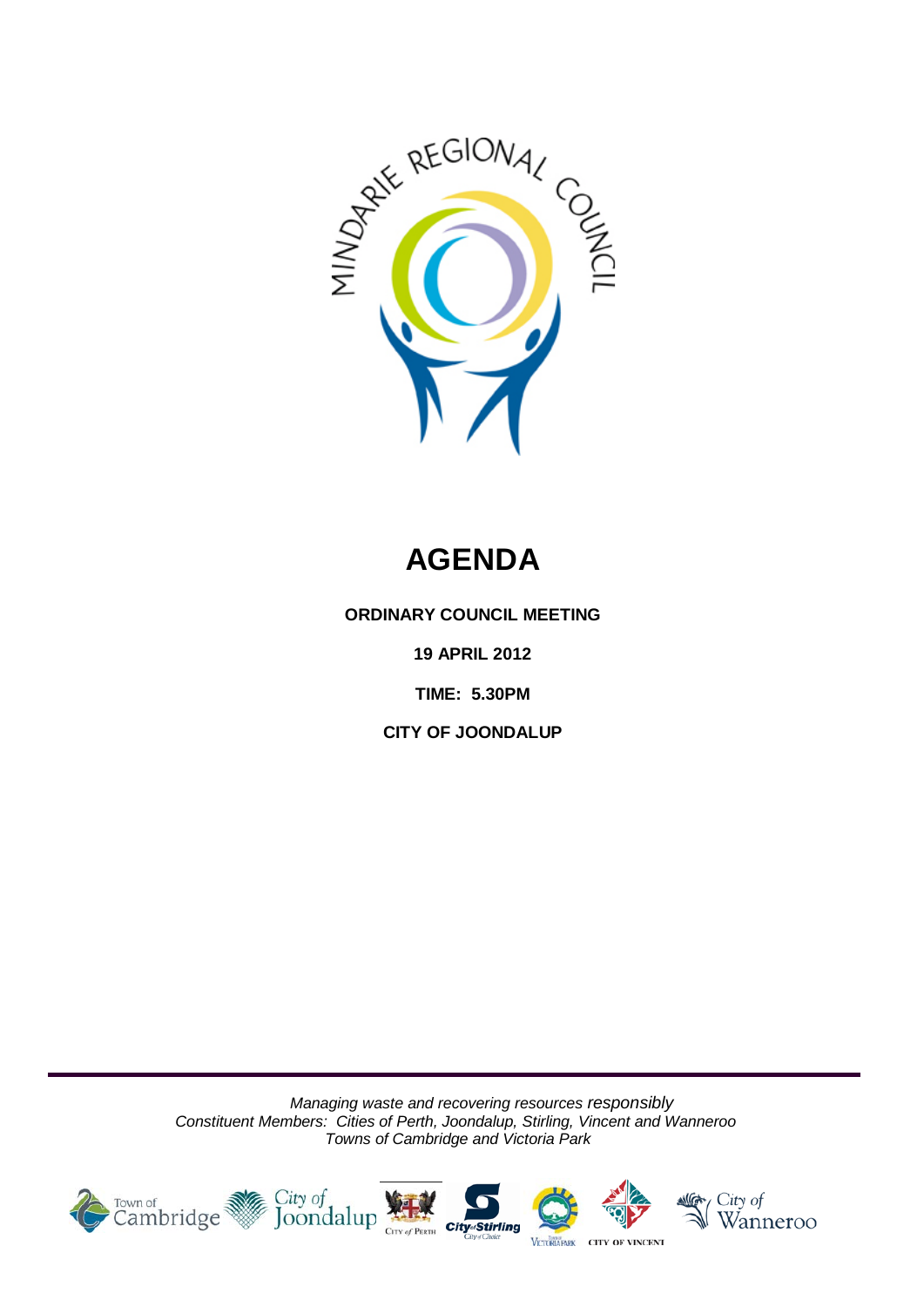## **MINDARIE REGIONAL COUNCIL NOTICE OF MEETING**

5 April 2012

Councillors of the Mindarie Regional Local Government are advised that an Ordinary Meeting of the Council will be held in the Council Chambers of the City of Joondalup, Boas Avenue, Joondalup, at 5.30pm on Thursday 19 April 2012.

The agenda pertaining to the meeting is attached.

Your attendance is respectfully requested.

**BRIAN CALLANDER Chief Executive Officer**

#### **MINDARIE REGIONAL COUNCIL - MEMBERSHIP**

- Cr S Withers (Simon) Town of Cambridge Cr R Fishwick (Russ) - **Chair** City of Joondalup Cr K Hollywood (Kerry) Cr K Hollywood (Kerry) City of Joond<br>
Cr R Butler (Rob) Cr R Butler (Rob) Cr R Butler (Rob)<br>
Cr D Boothman (David) City of Stirling Cr D Boothman (David) Cr S Cooke (Sharon) City of Stirling<br>
Cr J Robbins (Jason) City of Stirling Cr J Robbins (Jason) Cr B Stewart (Bill)<br>Cr J Bissett (John) – **Deputy Chair** Cr J Bissett (John) – **Deputy Chair** Town of Victoria Park Cr J Bissett (John) – **Deputy Chair** Town of Victoria<br>
Cr A MacTiernan (Alannah) City of Vincent Cr A MacTiernan (Alannah) City of Vincent<br>
Cr L Gray JP (Laura) City of Wanneroo Cr L Gray JP (Laura) Cr D Newton JP (Dot) City of Wanneroo
	-

NB: Although some Councils have nominated alternate members, it is a requirement that a Council carries a specific resolution for each occasion that the alternate member is to act.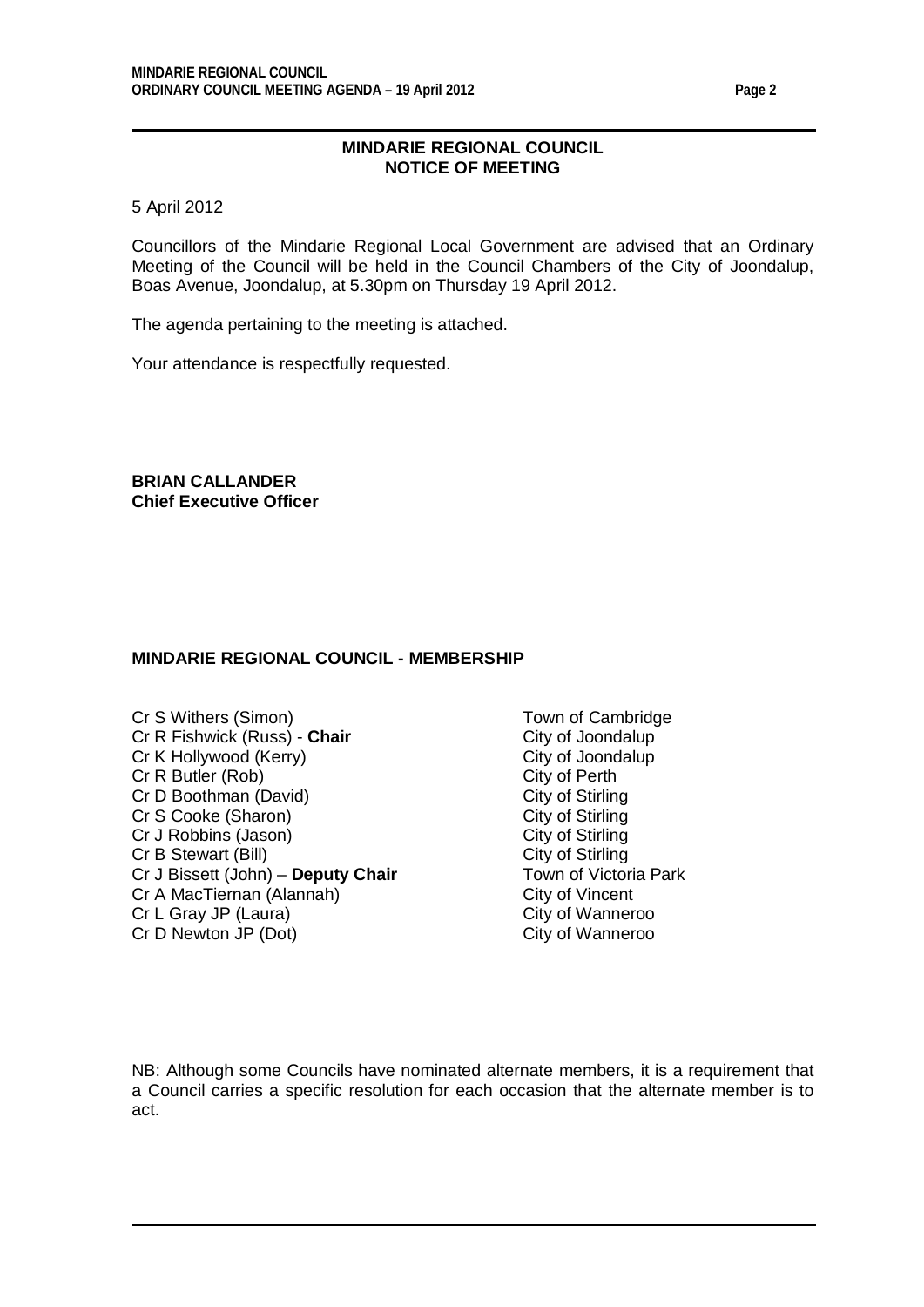# **CONTENTS**

| 1  | DECLARATION OF OPENING / ANNOUNCEMENT OF VISITORS4                          |
|----|-----------------------------------------------------------------------------|
| 2  |                                                                             |
| 3  |                                                                             |
| 4  |                                                                             |
| 5  |                                                                             |
| 6  |                                                                             |
| 7  |                                                                             |
| 8  |                                                                             |
|    |                                                                             |
|    |                                                                             |
| 9  |                                                                             |
|    | 9.1 Stage 2 Phase 2 Section 2 Capping Works - Proposed Scope of Work and    |
| 10 |                                                                             |
|    | 10.1 Mindarie Regional Council Waste Facility Site Local Law 2012 12        |
|    | 10.2 Mindarie Regional Council - Variations to Disposal Charges Policy17    |
|    | 10.3 Mindarie Regional Council Review of Committees and Working Groups19    |
|    | 10.4 Financial Statements for the Periods Ended 31 January 2012 and         |
|    |                                                                             |
|    | 10.5 List of Payments made for the Months Ended 31 January 2012 and         |
|    |                                                                             |
| 11 |                                                                             |
|    | 11.1 Minutes - Strategic Projects Committee Meeting - 16 March 2012 28      |
|    | 11.2 Minutes - CEO Performance Review Committee Meeting - 21 March 2012 29  |
|    | 11.3 Minutes - Process Review Committee Meeting - 2 April 201230            |
|    |                                                                             |
|    | 12.1 Implementation of Organisational Review - Morrison Low February 201231 |
| 13 | MOTIONS OF WHICH PREVIOUS NOTICE HAS BEEN GIVEN32                           |
| 14 |                                                                             |
| 15 | QUESTIONS BY MEMBERS OF WHICH DUE NOTICE HAS BEEN GIVEN32                   |
| 16 | MATTERS FOR WHICH THE MEETING MAY BE CLOSED TO THE PUBLIC32                 |
| 17 |                                                                             |
| 18 |                                                                             |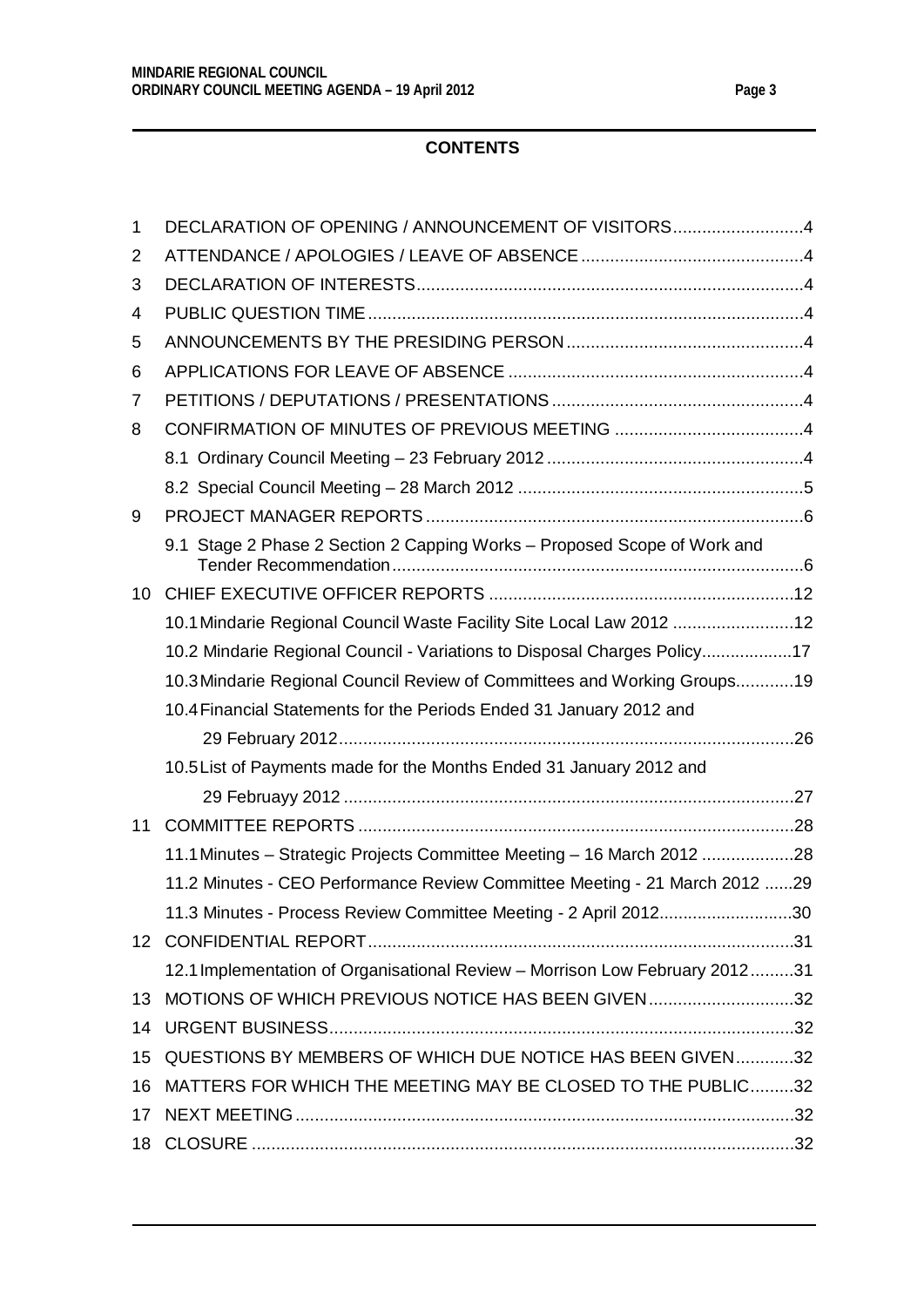## <span id="page-3-0"></span>**1 DECLARATION OF OPENING / ANNOUNCEMENT OF VISITORS**

## <span id="page-3-1"></span>**2 ATTENDANCE / APOLOGIES / LEAVE OF ABSENCE**

#### <span id="page-3-2"></span>**3 DECLARATION OF INTERESTS**

Declaration of Financial/Conflict of Interest to be recorded prior to dealing with each item.

*Disclosure of Financial and Proximity Interests*

- *(a) Members must disclose the nature of their interest in matters to be discussed at the meeting. (Section 5.65 of the Local Government Act 1995).*
- *(b) Employees must disclose the nature of their interest in reports or advice when giving the report or advice to the meeting. (Sections 5.70 and 5.71 of the Local Government Act 1995).*

*Disclosure of Interest Affecting Impartiality*

*(a) Members and staff must disclose their interest in matters to be discussed at the meeting in respect of which the member or employee has given or will give advice.*

## <span id="page-3-3"></span>**4 PUBLIC QUESTION TIME**

#### <span id="page-3-4"></span>**5 ANNOUNCEMENTS BY THE PRESIDING PERSON**

## <span id="page-3-5"></span>**6 APPLICATIONS FOR LEAVE OF ABSENCE**

## <span id="page-3-6"></span>**7 PETITIONS / DEPUTATIONS / PRESENTATIONS**

#### <span id="page-3-7"></span>**8 CONFIRMATION OF MINUTES OF PREVIOUS MEETING**

#### <span id="page-3-8"></span>**8.1 ORDINARY COUNCIL MEETING – 23 FEBRUARY 2012**

The Minutes of the Ordinary Council Meeting held on 23 February 2012 have been printed and circulated to members of the Council.

### **RESPONSIBLE OFFICER RECOMMENDATION**

**That the Minutes of the Ordinary Council Meeting of Council held on 23 February 2012 be confirmed as a true record of the proceedings.**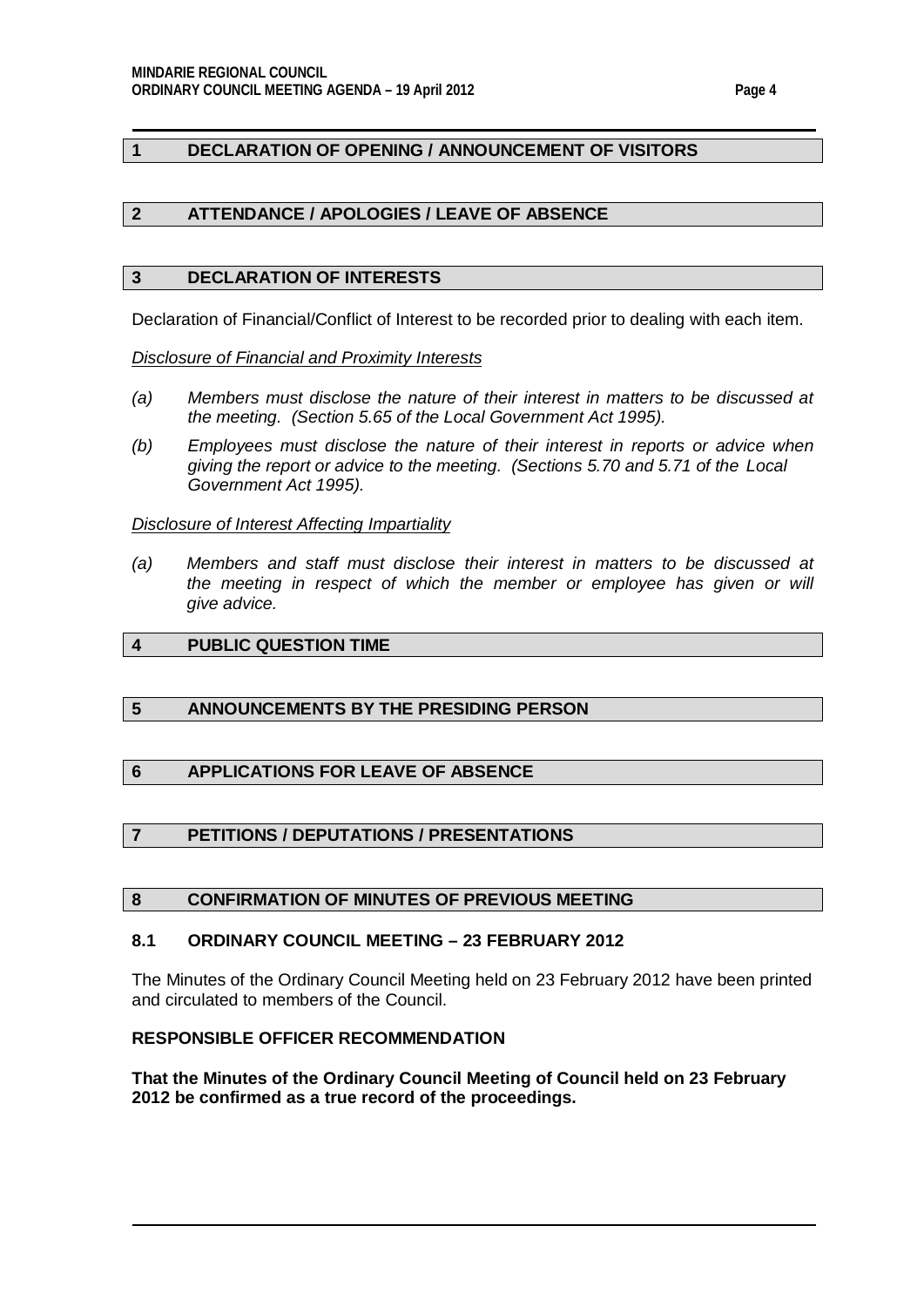## <span id="page-4-0"></span>**8.2 SPECIAL COUNCIL MEETING – 28 MARCH 2012**

The Minutes of the Special Council Meeting held on 28 March 2012 have been printed and circulated to members of the Council.

## **RESPONSIBLE OFFICER RECOMMENDATION**

**That the Minutes of the Special Council Meeting of Council held on 28 March 2012 be confirmed as a true record of the proceedings.**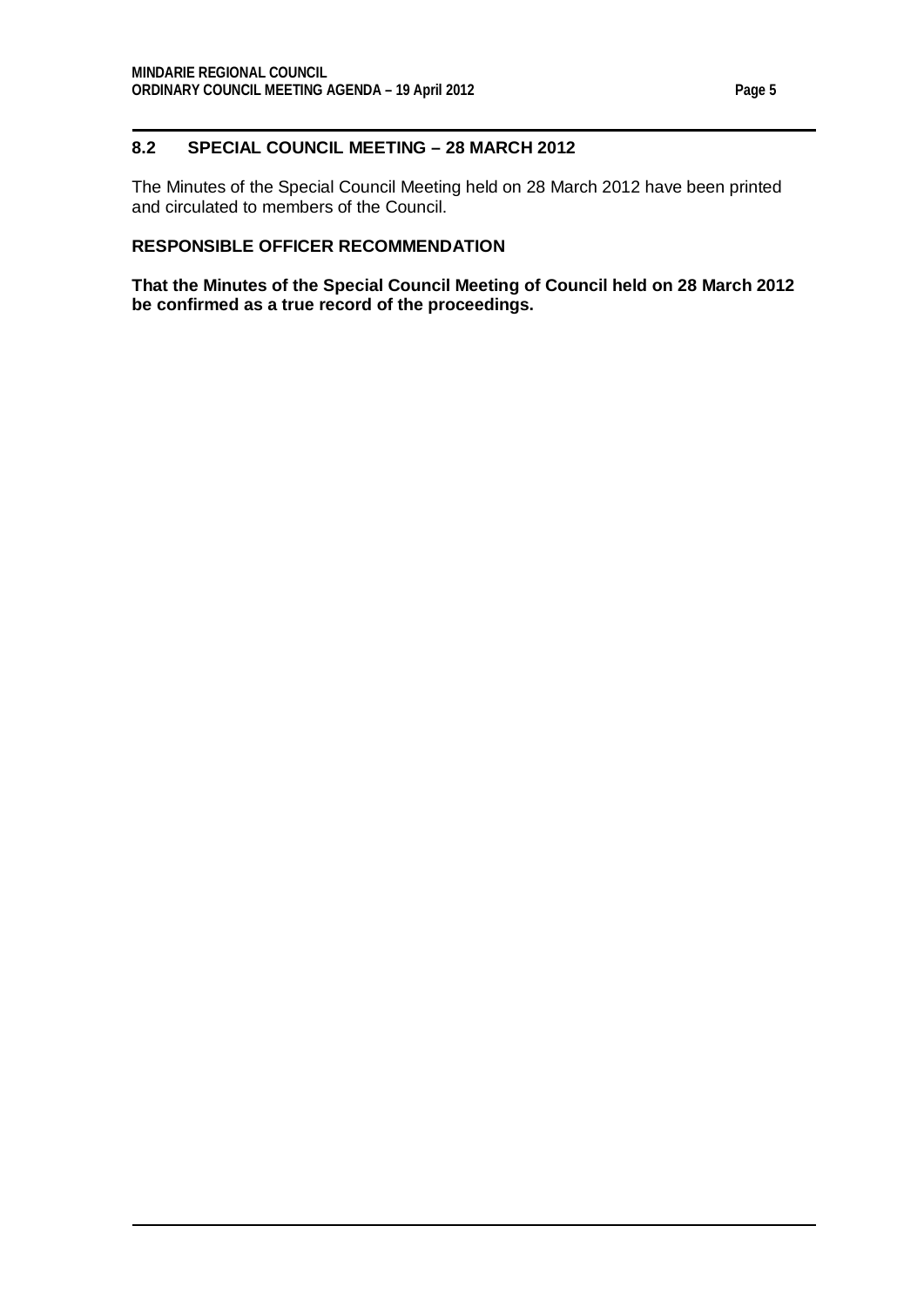## <span id="page-5-0"></span>**9 PROJECT MANAGER REPORTS**

<span id="page-5-1"></span>

| <b>ITEM 9.1</b>             | STAGE 2 PHASE 2 SECTION 2 CAPPING WORKS -<br><b>PROPOSED SCOPE OF WORK AND TENDER</b><br><b>RECOMMENDATION</b> |
|-----------------------------|----------------------------------------------------------------------------------------------------------------|
| File No:                    | <b>WST/109</b>                                                                                                 |
| <b>Tender No:</b>           | 13/119                                                                                                         |
| Appendix(s):                | <b>Nil</b>                                                                                                     |
| Date:                       | <b>30 March 2012</b>                                                                                           |
| <b>Responsible Officer:</b> | <b>lan Watkins</b>                                                                                             |

#### **SUMMARY**

The purpose of this report is to provide Council with information associated with the tender process and recommendation for the construction of the Stage 2 Phase 1 Section 2 capping works at the Tamala Park landfill.

#### **BACKGROUND**

#### **Tamala Park Landfill Development and Closure**

The overall Tamala Park landfill development consists of Stage 1, the old, closed landfill and Stage 2 the active landfill area. Stage 1 was completed and capped in 2004 once landfilling had moved into the new Stage 2 area. Stage 2 consists of three phases of development, all of which have been lined. Waste placement has recently been completed in the Phase 1 areas and moved into the recently lined Phase 3 area. The Phase 1 area has reached maximum capacity with no further opportunity to place waste in this area. Phase 2 is substantially full, but is predominantly formed of internal landfill slopes and access roads, which will be filled against as Phase 3 progressively fills up.

Before winter 2011, a significant portion of the Stage 2 Phase 1 area was capped. With waste placement having now been completed, it is now appropriate to complete the capping in this area.

#### **Capping Design**

The design and preparation of the tender documents were carried out by Golder Associates. The capping design incorporates the same design concept as used on the previous Stage 2 Phase 1 area.

The permanent cap design incorporates a landfill gas collection layer below a 2 mm plastic liner and a 2.5 m growing medium above. The cap has been designed to contain landfill gas and enable the gas to be extracted for the production of green energy, minimise the ingress of surface water into the waste mass, while providing a sufficiently deep growing medium to enable the establishment of decent vegetation cover on the capped surface. The vegetation cover will provide long-term stability of the cap from surface erosion, reduce moisture ingress via evapo-transpiration and significantly reduce the visual impact of the closed landfill on the surrounding areas.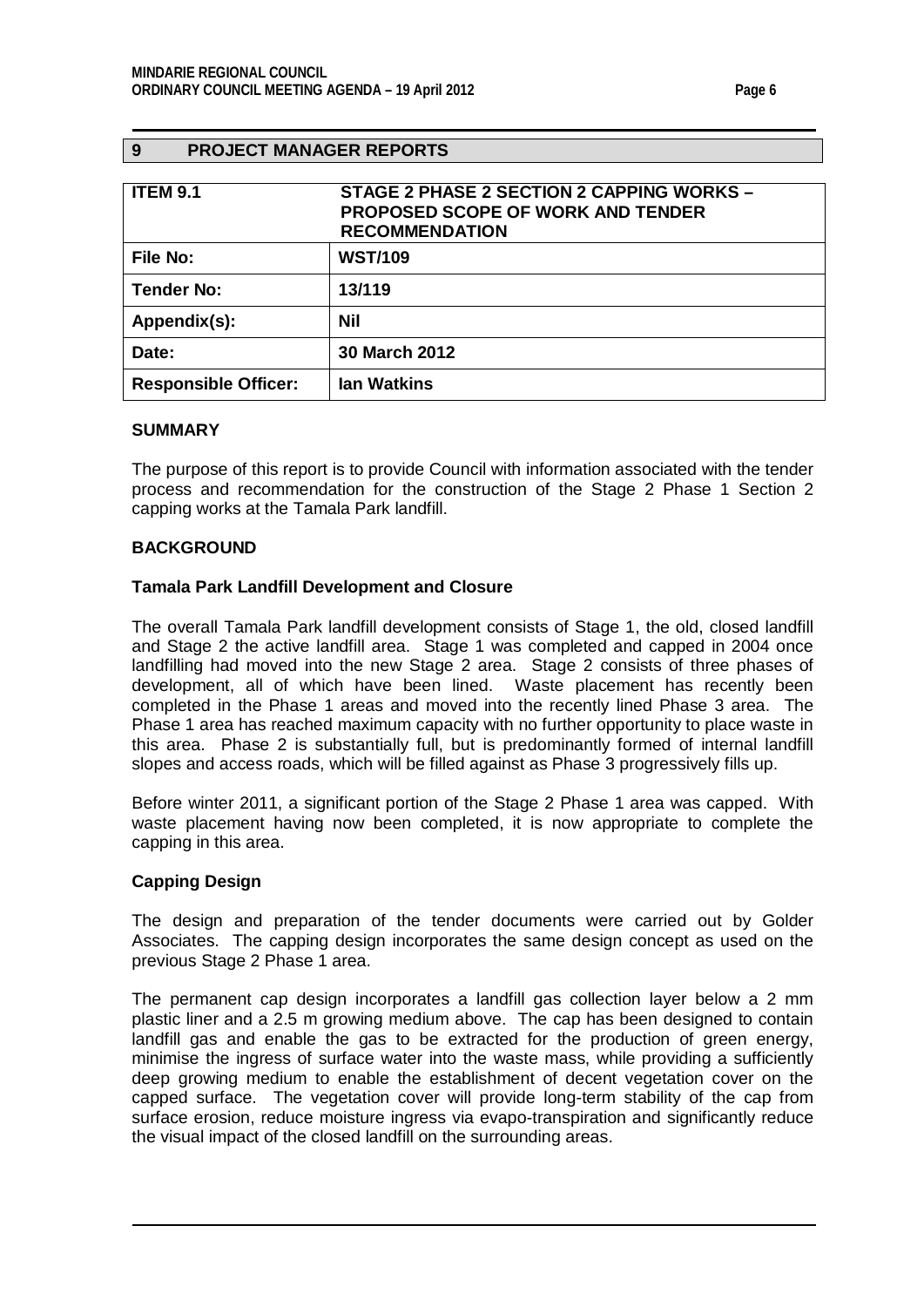# **DETAIL**

## **Tender 13/119**

The tendered scope of works included:

- Preparation of landfill surface.
- Tie-in to previous capping works.
- Placement of gas extraction pipework.
- Spreading a 300 mm gas collection sand layer.
- Installation of a 2 mm plastic liner.
- Spreading a 300 mm protection sand layer.
- Installing a separation geofabric (cloth) on the protection sand layer.
- Spreading a 2.5 m limestone/sand layer (growing medium).
- Survey and set-out as required.

## **Construction Materials**

The cap design has been carried out to utilise materials that are currently available on site. This includes the two sand layers, the limestone/sand growing medium and the crushed limestone. All of these materials are from the recently excavated Phase 3 landfill cell and were separately stockpiled on site with the intention of being used for future capping operations. Hence, the vast majority of the construction materials will be supplied by the Principal (MRC).

## **Tender Process and Prices Received**

The Tender was advertised on Saturday 25 February and again on Wednesday 29 February 2012 and closed on Wednesday 14 March 2012. Four companies submitted tenders for the proposed works. **Table No. 1** provides a summary of the prices received.

| <b>Item</b> | Company                                | <b>Tendered Price</b><br><b>Excluding</b> |
|-------------|----------------------------------------|-------------------------------------------|
|             |                                        | <b>Provisional Items</b>                  |
|             | <b>Mine Site Construction Services</b> | \$799,650.00 (0%*)                        |
| 2.          | <b>WBHO Civil</b>                      | \$968,550.00 (21%)                        |
| 3.          | <b>Broad Civil</b>                     | \$1,011,379.84 (26%)                      |
|             | <b>Curnow Group</b>                    | \$1,202,470.00 (50%)                      |

## **Table No. 1 - Summary of Tender Prices**

Note: All prices exclude GST

\* Indicates the percentage difference in comparison to the lowest price received

In comparison to the previous capping works carried out one year ago (similar, but more complicated scope of work and 70% larger than the current works) the rates received were significantly higher. It would be expected that the rates for a small project would be somewhat higher than a large project due to economies of scale, but it was not anticipated to be in the range of two to three times higher.

Even with the higher rates submitted by Mine Site Construction Services in comparison to its previous tender, they were 21% lower than the next lowest tenderer (in the previous tendering exercise the difference was 11%).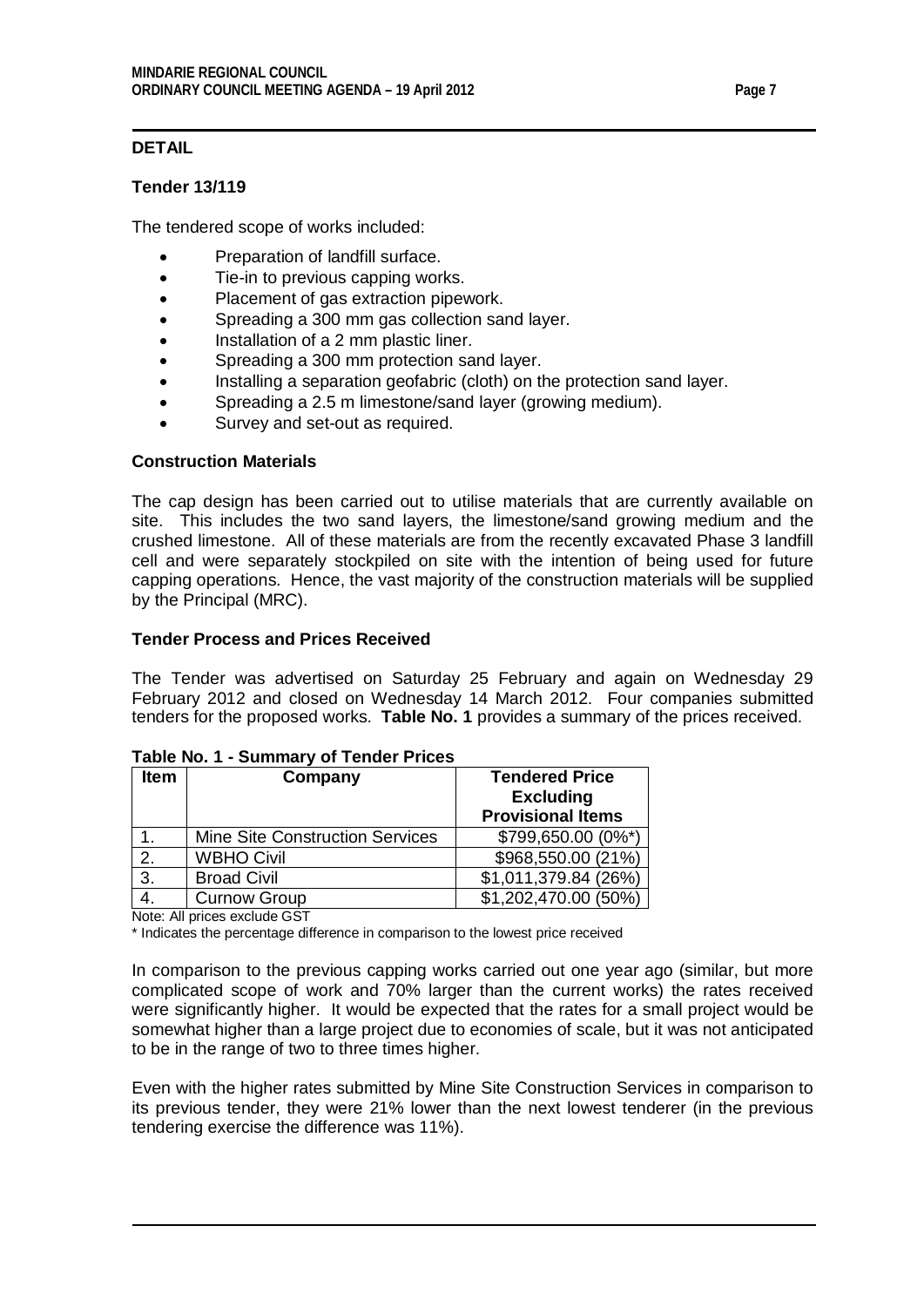#### **Tender Assessment**

Tender assessment was carried out by Ian Watkins and Brian Callander.

The tenderers were requested to provide the following information for assessment purposes:

- Contractor's Previous Experience and Capacity
- Key Personnel
- Sub-Contractors & Suppliers
- Construction Methodology
- Contractor's Quality Certification & Management Plans

The tenders were checked for completeness, specifically in relation to the documents requested in the tender document.

Due to the relative simplicity of the proposed capping works and the fact that the most difficult part (the lining works) is carried out by specialist sub-contractor, the consideration of the price submitted and the quality of the lining sub-contractor was seen as the most significant criteria for the selection of the preferred tenderer.

#### Mine Site Construction Services (MSCS)

This tender was submitted by Zurich Bay Holdings PTY Ltd as trustee for Mine Site Construction Services Trust trading as Mine Site Construction Services.

The company has significant experience in general construction and mining construction activities with limited experience in working on landfill sites.

MSCS was the company that successfully carried out the previous capping works on Stage 2 Phase 1. Hence is well aware of the site conditions and the requirements for tieing into the existing works.

The project team that is proposed for the works is the same team that managed the previous works, hence, consistency of approach and site specific experience.

MSCS has provided evidence of all the necessary Quality, Occupational Health & Safety and Environmental certifications.

West Coast Lining Systems (WCLS) is proposed as the lining sub-contractor. WCLS has previously been successfully involved as a lining sub-contractor at Tamala Park including the previous capping works, as well as on numerous other landfill lining projects in the Perth metropolitan area. WCLS is suitably qualified to undertake the specialist lining works associated with this project.

The price tendered by MSCS was the lowest price received. In comparison to the other quotes, the main differentiating factor is the haulage and placement rate for the various material types.

In summary, based on past experience at Tamala Park and the tender documentation provided, MSCS is capable of successfully carrying out the proposed works.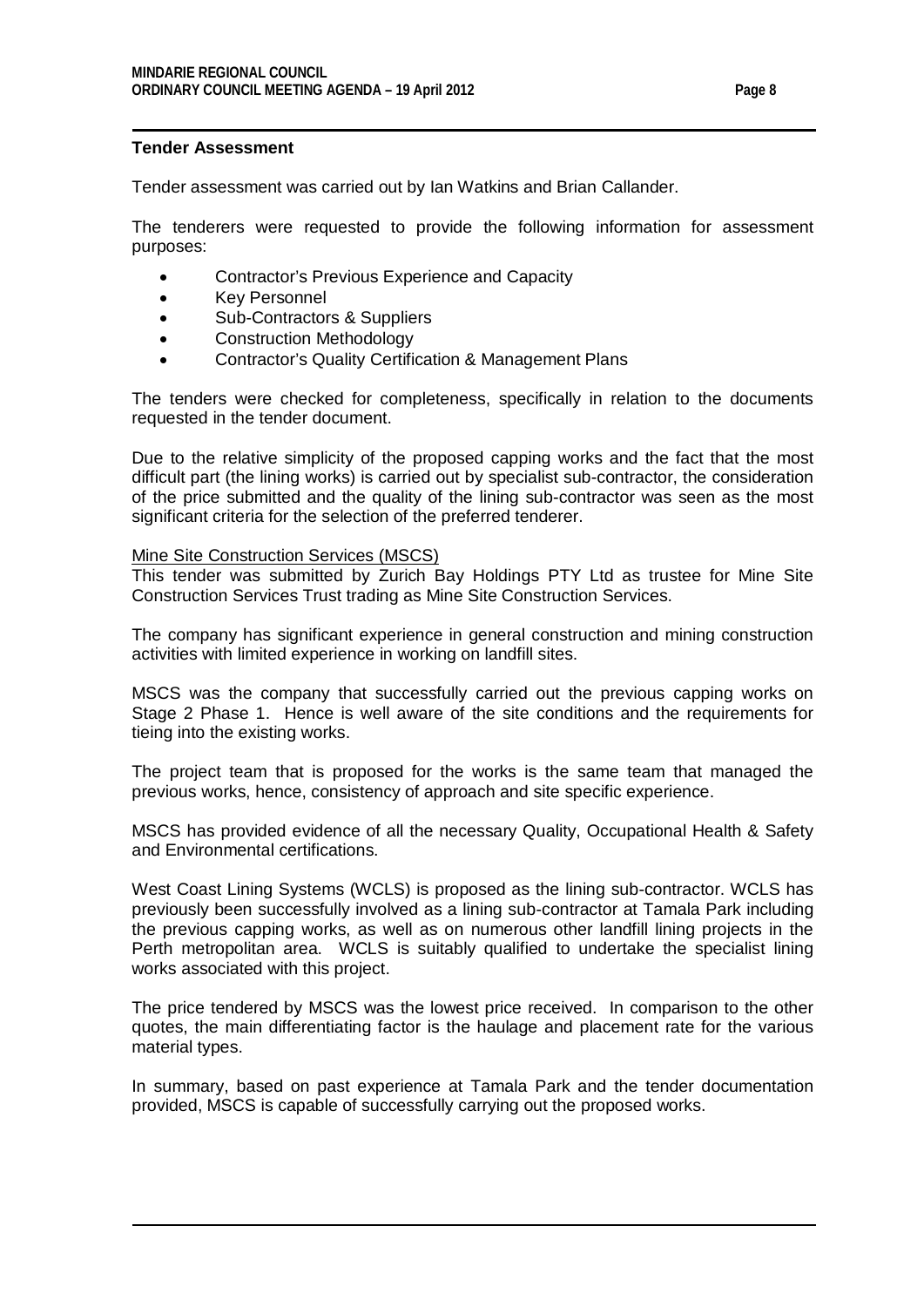#### WBHO (Previously CECK)

WBHO has previously worked on landfill construction projects at Tamala Park (Stage 2 Phase 3 lining). This project was successfully completed on time and on budget.

WBHO has a demonstrated track record of working on a number of major landfill projects in the Perth metropolitan area as well as the relevant certified management systems and suitably qualified staff to undertake the works.

Australian Lining Technologies Australia (ALTA) has been proposed as the specialist lining sub-contractor. This is that same specialist lining sub-contractor that was This is that same specialist lining sub-contractor that was successfully used on the previous project at Tamala Park.

WBHO has the capability and relevant experience to undertake the works.

#### Broad Civil

Broad Civil is 90% owned by Leighton Contractors/Leighton Holdings Limited (\$18.6 billion turnover in 2009/10 financial year).

Broad Civil has limited relevant track record in similar projects. However, has employees that have extensive experience in similar project.

As a relatively large company and as part of a larger organisation (Leighton), Broad Civil has the necessary OH&S and environmental systems to manage the project.

West Coast Lining Systems (WCLS) has been proposed as the lining sub-contractor.

Although Broad Civil has limited relevant experience, due to the relatively simple scope of work, the company should be able to complete the works.

#### Curnow Group

The Curnow Group is a small and relatively new company that has limited relevant track record (previous experience predominantly earthworks projects) and is relying on the calibre of its staff having carried out similar works for their previous employers to demonstrate its potential to successfully complete the works.

The company does not have certified quality, OH&S and environmental systems; however, its internal systems have been developed in accordance with the core elements of certified system performance.

WCLS has been proposed as the lining sub-contractor.

Due to the relatively simple scope of works, Curnow Group is likely to be able to complete the works, even though they do not have specific landfill experience.

## **Tender Award Recommendation**

Based on the scope of work and tender documentation received, it is recommended that the project be awarded to Mine Site Construction Services to the value of \$799,650 (excluding GST). This recommendation is founded on the following MSCS information:

- MSCS has successfully constructed the previous Stage 2 Cap
- Submitted the lowest tender price
- Has the necessary management systems and insurances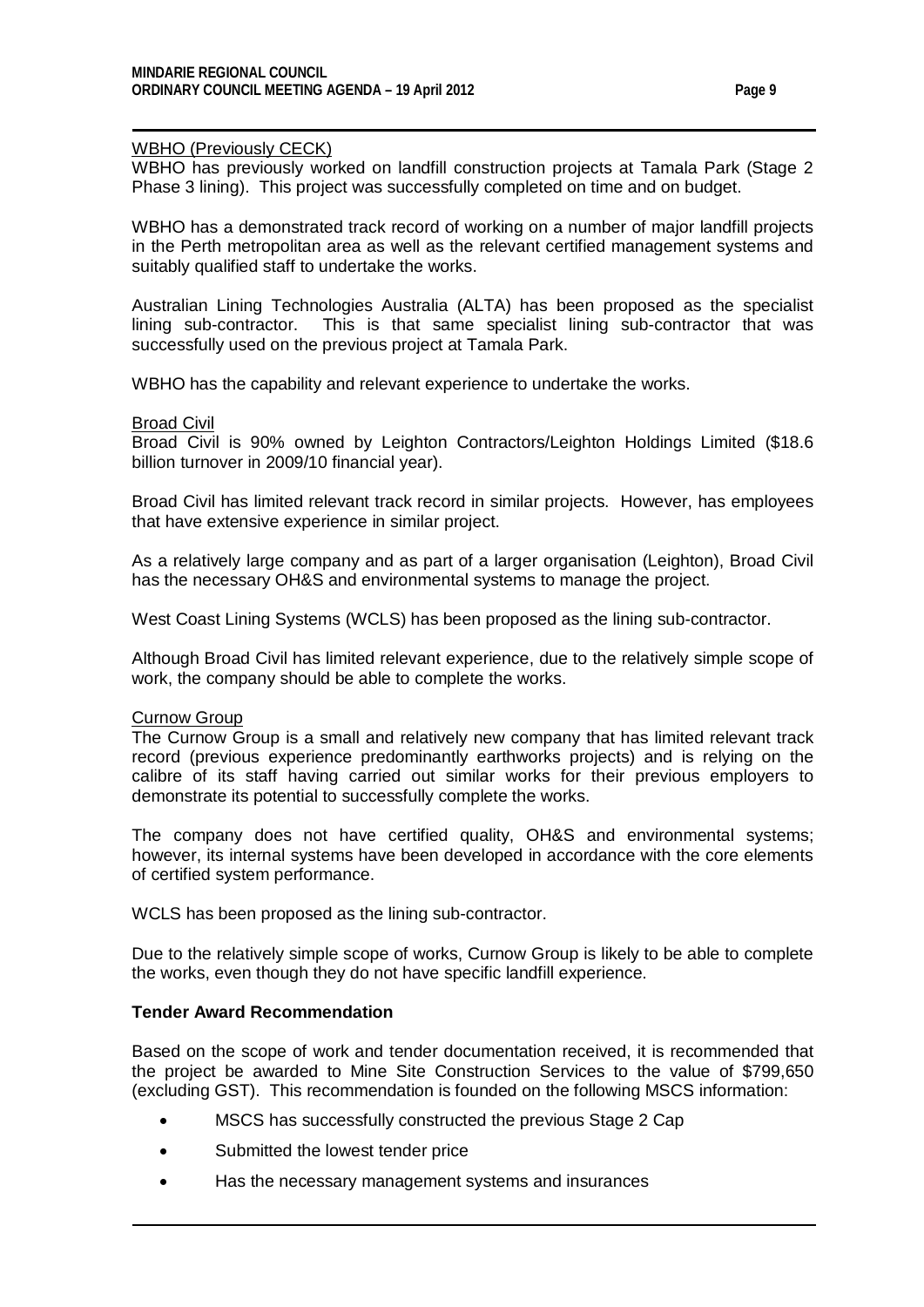- Sufficiently large company to undertake the works
- Suitably experienced specialist lining sub-contractor

A review of the financials of MSCS was carried out for the previous capping works and determined that the company has the appropriate financial credentials to undertake the works. Due to the relatively small size of the current works, it was not deemed necessary to undertake another review of the MSCS finances.

## **Timing of Contract Award**

All necessary regulatory approvals have been received, it is anticipated that the works will be awarded immediately following Council approval of a recommendation to proceed with the project.

## **Superintendence & Quality Control**

As part of the works, there is a requirement to have a Superintendent administer the contract and deal with any technical and contractual matters that arise. In addition, it is a DEC requirement that the cap lining system be inspected and reported on by an independent party (Construction Quality Assurance - CQA). These activities have previously been undertaken by Golder Associates (MRC Panel Consultant). It is intended that Golders again be utilised to carry out this function. It is anticipated that this component of the works will cost \$40,000 approximately 5% of the contract value.

## **Contract Contingency**

Historically Tamala Park construction works have been approved with a contingency amount of approximately 10% of the contract value. The contingency amount is to allow for unforeseen activities to be completed as part of the program of works. Due to the relative simplicity of the proposed scope of works, it is recommended that a 5% contingency value be approved by Council.

## **CONSULTATION**

Consultation has occurred with the following groups:

- Landfill Gas and Power
- DEC
- Golder Associates
- Various Tenderers

## **STATUTORY ENVIRONMENT**

Nil

## **POLICY IMPLICATIONS**

Nil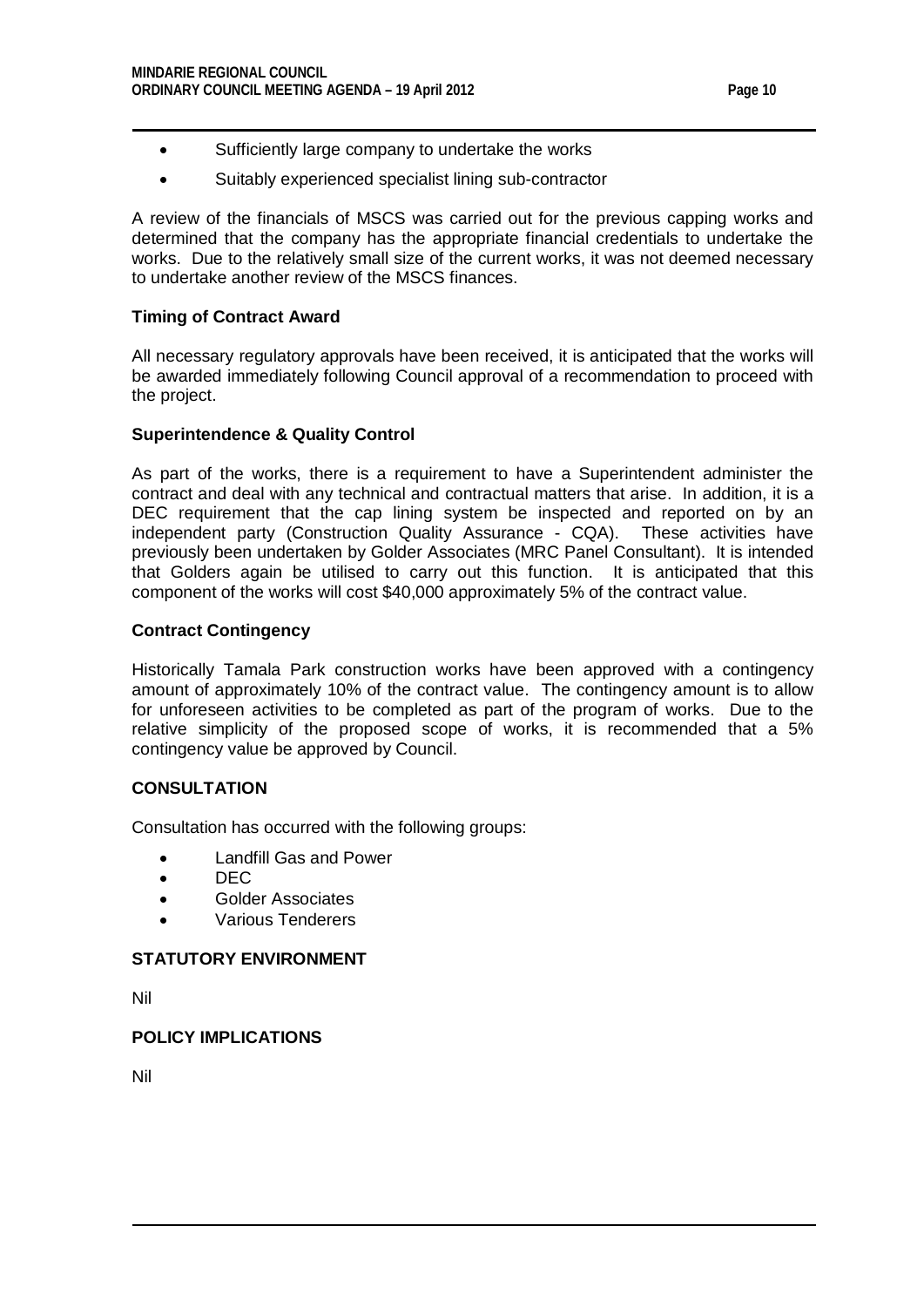## **STRATEGIC IMPLICATIONS**

The ongoing development and closure of Tamala Park landfill is consistent with the following Principals described in the Strategic Plan 2009-2029:

- Community Focus
- Innovation
- Leadership

In particular, the landfill development conforms with:

- Objective 1 Waste Management to minimise the environmental impact of waste disposal.
- Objective 3 Industry Leadership and Advocacy to promote industry-wide initiatives for improvements to waste management.

## **FINANCIAL IMPLICATIONS**

The 2011/12 budget includes an amount of \$514,000 for landfill capping. This value was the amount that was left over from the previous (2011) capping works.

Based on the MSCS tendered price (\$799,650), superintendent and Construction Quality Assurance costs of \$40,000 and a contingency amount of \$40,350, the project is likely to cost \$880,000. This is \$366,000 greater than the budgeted value.

It is proposed to fund the shortfall of \$366,000 from the funds (\$689,000) originally set aside in the 2011/12 Budget for a washdown bay at the RRF Site in Neerabup. Council resolved at its meeting on 23 February to defer this project and use \$229,378 of the \$689,000 set aside for the project to cover the shortfall identified in the Mid Yearly Financial (Budget) Review retaining \$459,622 in the account.

#### **VOTING REQUIREMENT**

By Absolute Majority

## **RESPONSIBLE OFFICER'S RECOMMENDATION**

**That Council:**

- **1. Accepts the tender from Mine Site Construction Services submitted in response to Tender No. 13/119 for the Stage 2, Phase 1 Capping Works to the value of \$799,650 (excluding GST) acknowledging that it is \$366,000 over the funds set aside in the 2011/12 Budget;**
- **2. Approve a total project cost of \$880,000 excluding GST, comprising \$799,650 construction cost, \$40,000 superintendence and quality control and \$40,350 project contingency;**
- **3. Fund the shortfall of \$366,000 being \$285,650 for the Tender detailed in (1) above and a further \$80,350 for superintendent and contingency costs detailed in (2) above from the remaining funds retained in the 2011/12 Budget for the Vehicle Wash Facility (\$459,622).**

**(Absolute Majority Required)**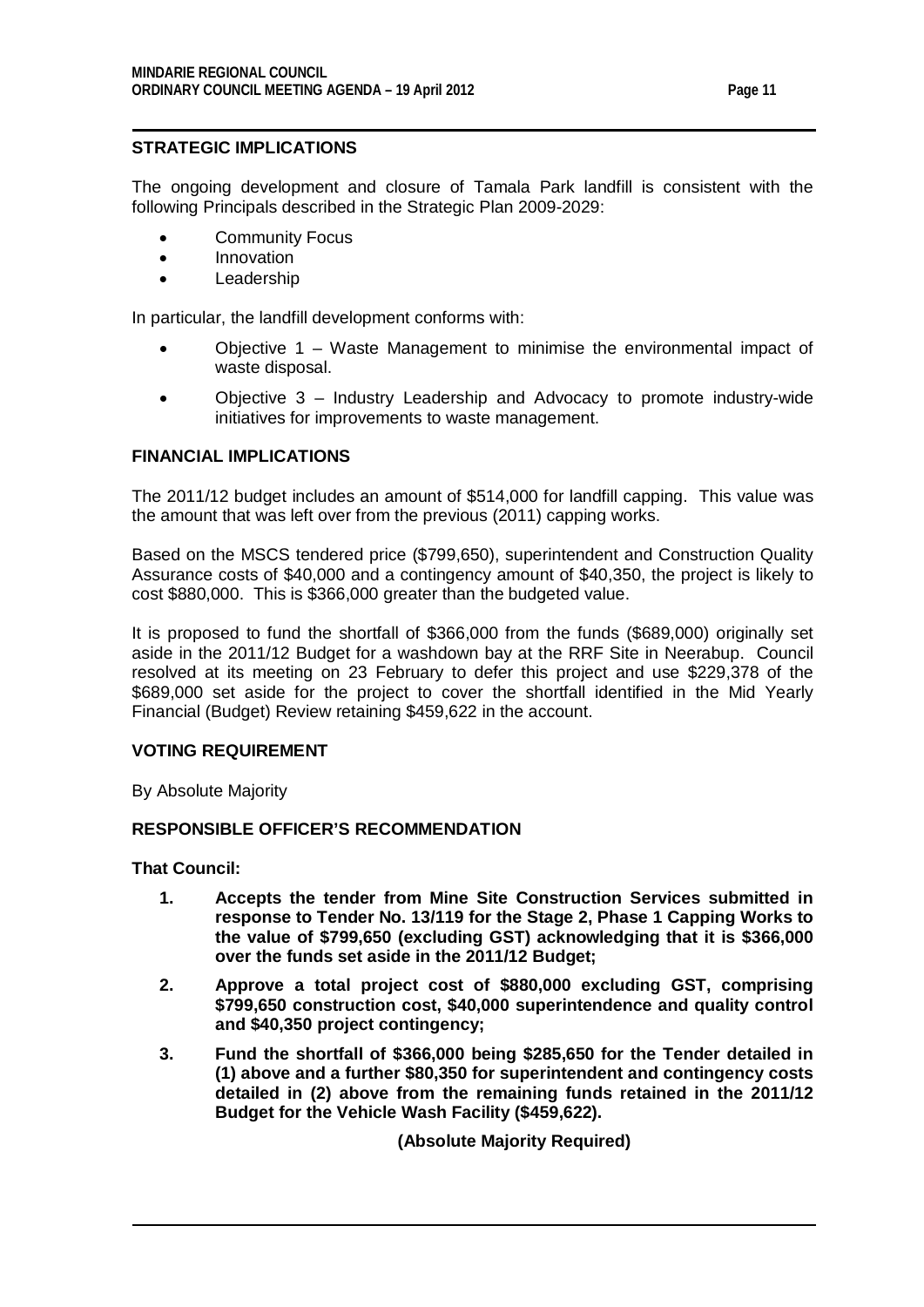## <span id="page-11-0"></span>**10 CHIEF EXECUTIVE OFFICER REPORTS**

<span id="page-11-1"></span>

| <b>ITEM 10.1</b>            | <b>MINDARIE REGIONAL COUNCIL WASTE FACILITY SITE</b><br><b>LOCAL LAW 2012</b> |
|-----------------------------|-------------------------------------------------------------------------------|
| File No:                    | LAW/5                                                                         |
| Appendix(s):                | <b>Appendix 1</b>                                                             |
| Date:                       | 3 April 2012                                                                  |
| <b>Responsible Officer:</b> | Kathleen van Son                                                              |

#### **SUMMARY**

On the 14 December 2011, the Council resolved to give Statewide public notice of the proposed new Mindarie Regional Council (MRC) Waste Facility Site Local Law 2011 and subsequently, Statewide public notice was given of the proposed new Local Law and no submissions were received.

The Department of Local Government wrote to the MRC recommending a number of minor changes. A number of other minor drafting amendments have also been made with a view to achieving a consistency of language, punctuation and general approach. There were a number of setting out errors and formatting issues which have been corrected. Generally, the style of current State legislation has been adopted. These recommendations have been addressed by the MRC Administration.

#### **BACKGROUND**

The existing local law dealing with conduct on the Tamala Park site is the MRC Tamala Park Local Law 2002. This local law was gazetted on 20 December 2002.

Local Laws are required to be reviewed every 8 years by virtue of section 3.16 of the Local Government Act 1995.

The CEO caused Statewide public notice to be given that the MRC proposes to make the new MRC Waste Facility Site Local Law 2011. Statewide public notice was given on the 14 December 2011 with a closing date for submissions of 27 January 2012, no submissions were received.

## **DETAIL**

The purpose of the local law is to regulate the conduct of the public whilst they are on the "*site"* on which the MRC conducts its waste operations.

The effect of the local law is to regulate and prohibit certain conduct by the public whilst on the site. It provides that some activities may only take place with permission and that some activities are restricted or prohibited. Restricted activities include parking and removal of flora, fauna and other property.

A revised version of the draft Local Law in response to the Department of Local Government's recommendations has been prepared and is at **Appendix 1.**

A summary of the Department's recommended changes are set out in **Attachment 1** to this item.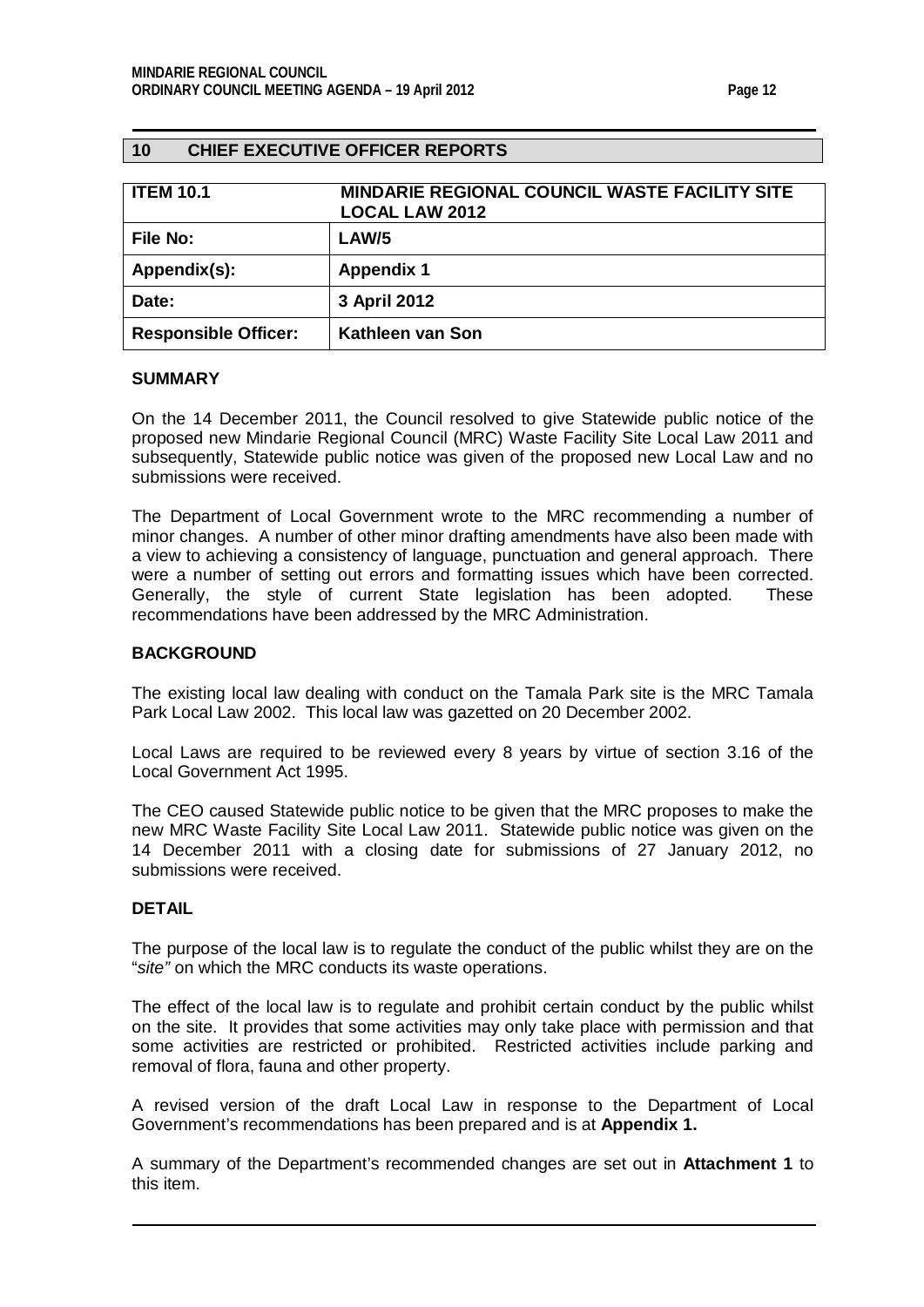## **CONSULTATION**

The MRC Waste Facility Local Law 2012 was developed in consultation with the Department of Local Government.

#### **STATUTORY ENVIRONMENT**

Nil

**POLICY IMPLICATIONS**

Nil

## **FINANCIAL IMPLICATIONS**

Nil

## **STRATEGIC IMPLICATIONS**

Following the giving of Statewide public notice of the proposed new local law, the Council is required in s3.12(4) of the Local Government Act to consider any submissions and subsequently, no submissions were received. The Council is therefore authorised to make a proposed new Local Law.

#### **COMMENT**

Nil

#### **VOTING REQUIREMENT**

Absolute Majority

## **RESPONSIBLE OFFICER RECOMMENDATION**

**That the Council proceeds to make the MRC Waste Facility Site Local Law 2012 as set out in Appendix 1.**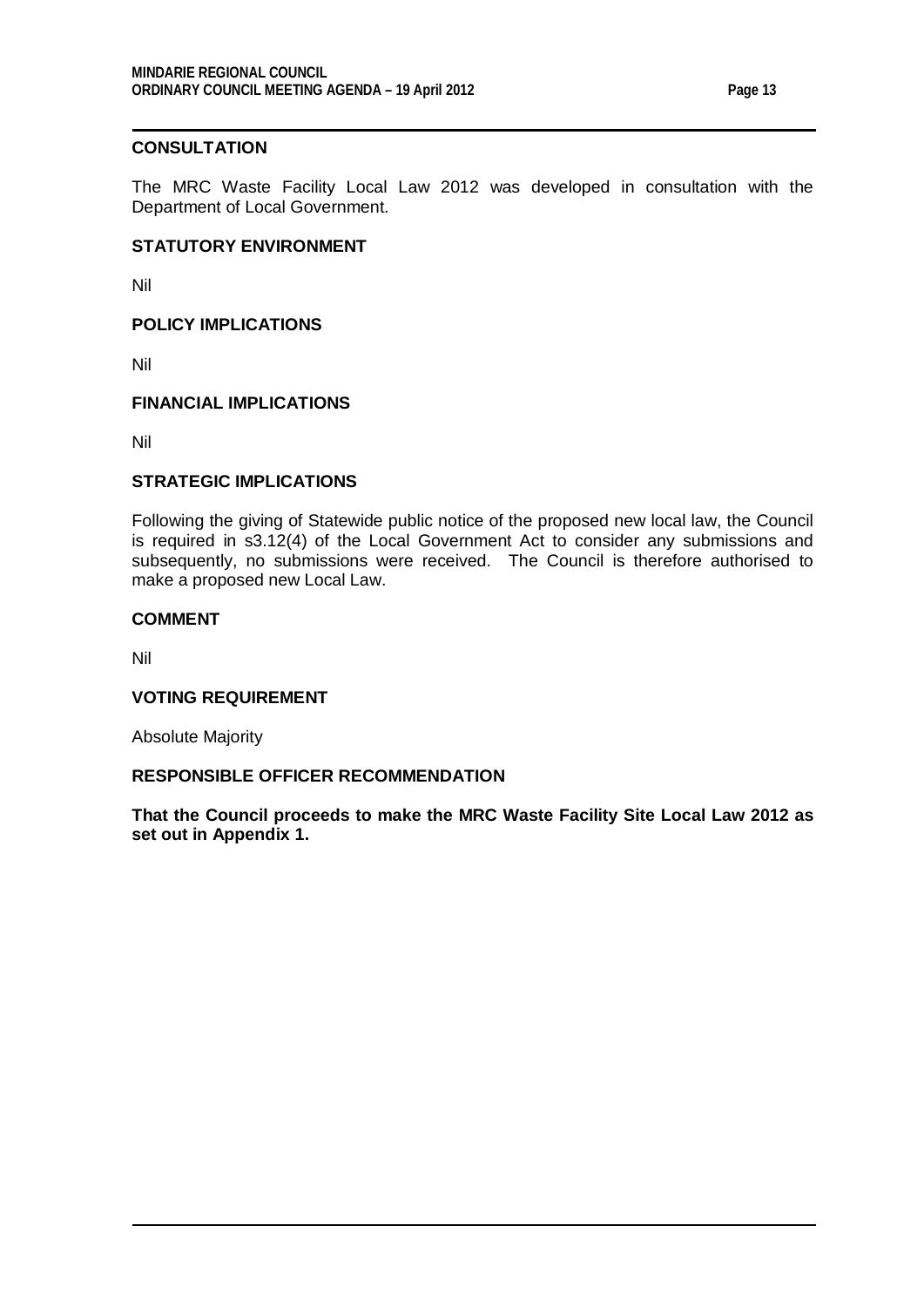# **ATTACHMENT 1**

# **TO ITEM 10.1**

# **ORDINARY COUNCIL MEETING**

# **19 APRIL 2012**

## **SUMMARY OF THE DEPARTMENT'S RECOMMENDED CHANGES**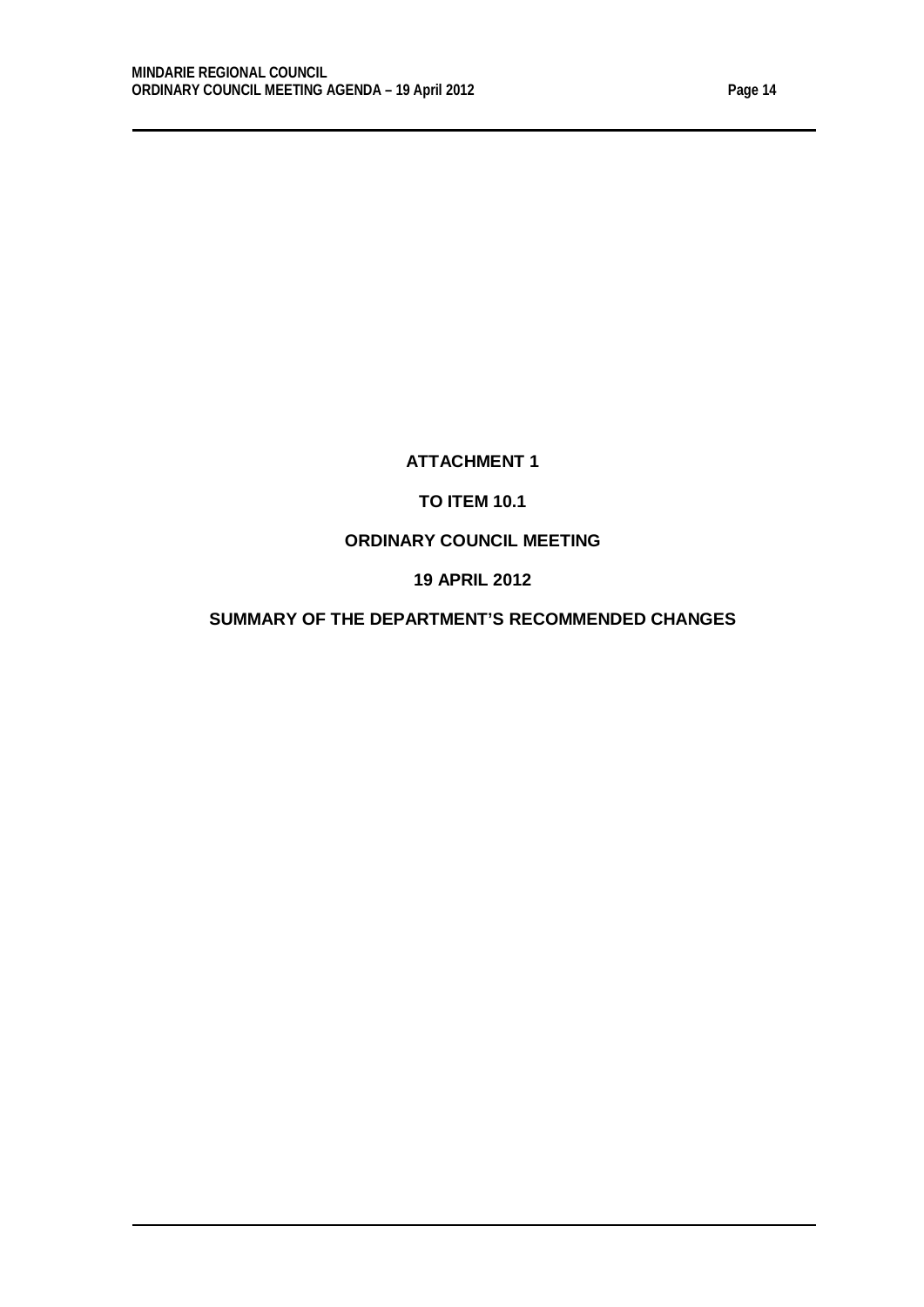A summary of the Department's recommended changes are set out below:

- Clause 1's heading should be changed to Citation as the word "Title" is intended for use for Acts of Parliament
- A definition for the "Act" has been included.
- A definition for the word "sign" has been included.
- Schedule headings should be bold, centralised and not in block print.
- The definition for *traffic sign* should be changed to the following:
	- i. *traffic sign* has the meaning given to it by the *Road Traffic Code 2000.*
- Clause 4's heading says "Terms used in this local law", this means that all terms being defined in other parts of this local law should be re-located into this clause 4. To retain the definitions in the subclauses in clauses 13, 14, 17 and 23, the appropriate heading in Clause 4 has been changed to "interpretations".
- It is suggested that clause 5 be reworded as follows:
	- a. The site is all of the land being Lot 9504 on Plan 52070 known as 1700 Marmion Avenue, Mindarie, Western Australia.
- It is suggested that clause 7, subclause (2) be reworded in order to make the clause simpler to understand:
	- a. (2) Where the local government closes any part of the site including a road, track or path on the site, it shall erect signs to give effect to the closure.
- It is suggested that Council not use terms such as 'sufficient signage'. Such a term is vague and would require a suitable definition to be included in the local law.
- Clause 11, paragraph (e) sets out the conditions in which a person may park in a disabled parking area. Under clause 25(2) the penalty for failing to comply with clause 11 would be an amount "not exceeding \$5000".

This would be inconsistent with the *Local Government (Parking for Disabled Persons) Regulations 1988,* which has already set penalties and modified penalties for the misuse of disabled parking areas.

It is suggested that the Council amend clause 11 to prevent the possibility of inconsistency with any regulations. This can be done by the following amendments:

- Set a specific penalty of \$1000 for an offence under clause 11(e); and
- Set a modified penalty of \$100.
- In Clause 16 "Litter", the daily penalty has been moved from Clause 25 to Clause 16(2).
- Inclusion of the wording "whether permanently or temporarily to Clause 17(1) for clearer understanding.
- To avoid repetition, it is suggested that clause 18 be reworded as follows:
	- a. A person must not, without written authorisation
		- i. sell, hire, or offer or expose for sale or hire, any goods or services;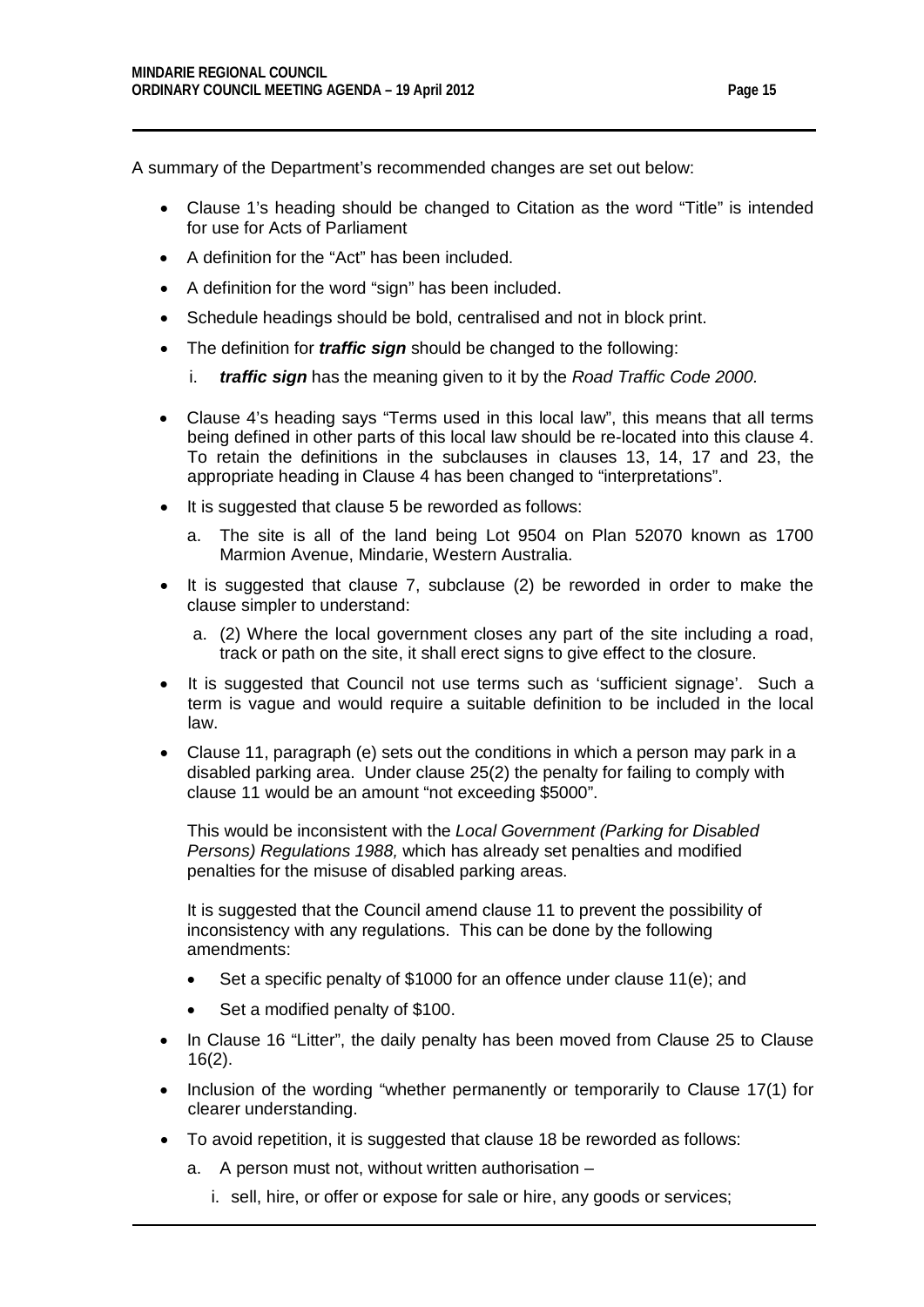- ii. provide any service or conduct any business or activity for fee or reward; or
- iii. sell, distribute, or offer or expose for sale or distribution any printed or written material on the site
- It is suggested that clause 20 title "bill sticking" be changed to "unauthorised advertising reflecting modern sentence structure.
- It is also suggested that in clause 20, the wording "written authorisation" be used to follow the sentence structure used throughout the local law
- A "definition" helps a person understand the rest of the entire clause therefore, "definition" subclauses should be relocated as the first subclause, see Clauses 13, 14, 17 and 23.
- It is suggested that clause 24 be reworded as follows:
	- a. a person must not remove or disturb any property on the site without written authorisation.
- The list for prescribed offences does not include several offences, including clause 7 and the majority of parking offences listed under clause 11.

The Council does not need to provide a modified penalty for every offence under the local law however; the Council should ensure that the list in Schedule 1 is sufficient in detail to fulfil the Council's intentions.

- It is suggested that the Council consider the following minor edits:
	- a. Use italics for citation titles;
	- b. Replace all use of "authorized" with "authorise"; and
	- c. Move all clause definitions into clause 4
- The word "given in" is included and preferable to the words "as it has in. ".
- In Part 4, the word "intentionally" has been inserted to distinguish from authorised acts carried out under the Environmental Protection Act 1984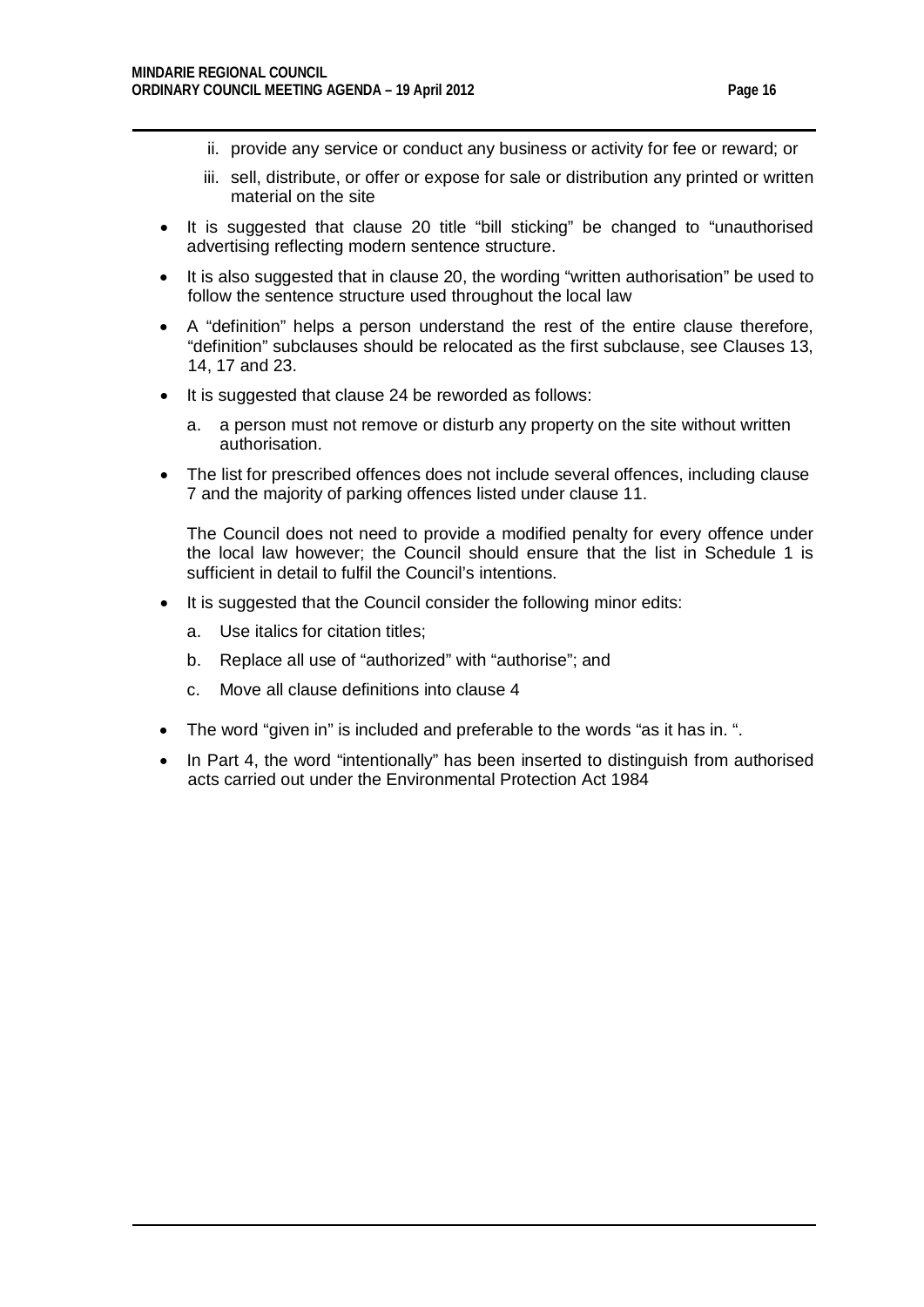| <b>ITEM 10.2</b>            | <b>MINDARIE REGIONAL COUNCIL – VARIATIONS TO</b><br><b>DISPOSAL CHARGES POLICY</b> |
|-----------------------------|------------------------------------------------------------------------------------|
| File No:                    | <b>COR/23</b>                                                                      |
| Appendix(s):                | <b>Nil</b>                                                                         |
| Date:                       | 4 April 2012                                                                       |
| <b>Responsible Officer:</b> | <b>CEO</b>                                                                         |

#### **SUMMARY**

The purpose of this item is to revise the existing Variations to Disposal Charges Policy to bring it into line with current economic and operational conditions.

#### **BACKGROUND**

At the Ordinary Council Meeting held on 17 October 2002 the members moved to accept a suite of recommendations in respect to the following:

- *(i) Delegation of authority to the Chief Executive Officer for the allocation of discounts to particular customers of the Tamala Park facility*
- *(ii) Approve the policy with key elements of the policy as follows:*
	- *(a) that all requests for discounts should be received by the Chief Executive Officer in writing*
	- *(b) that such requests will only be considered from charitable or not for profit organisations*
	- *(c) that any one organisation shall only receive discounts to a value of \$200.00 in any one financial year.*

This policy was adopted at the meeting.

Subsequently at the Ordinary Council Meeting of 11 October 2007 the discount amount was raised for charitable and not for profit organisations to \$300.00 in any one financial year.

#### **DETAIL**

The above policy has been in place for approximately ten years with the revised discount figure for approximately five years. This has served the Mindarie Regional Council, charitable and community not for profit organisations well, however increases in the cost of tipping and the additional cost to transport have eroded the value of the \$300.00 discount offered (tipping fees at that time were \$57/tonne).

To provide similar assistance of comparable value the Administration is seeking Council approval to raise the value of the tipping discount received to five tonnes in any one financial year, offering the discount in tonnes the value to the discount remains regardless of the gate fee of the time.

The \$300.00 limit is to remain for other unspecified goods and services (i.e. purchases made through the Recycling Centre).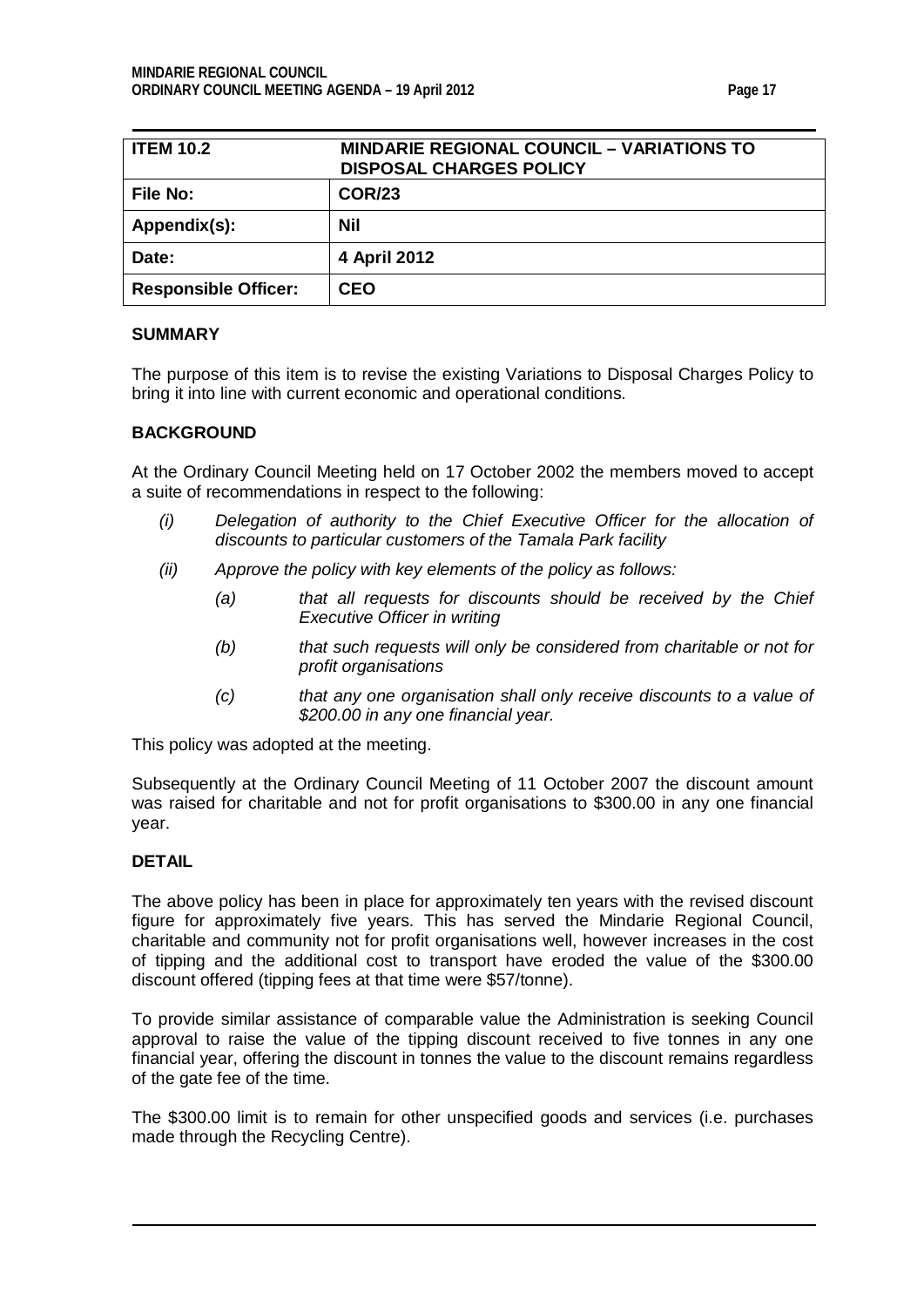## **CONSULTATION**

Consultation took place with the Mindarie Regional Council's Management Team.

## **STATUTORY ENVIRONMENT**

Not applicable.

## **POLICY IMPLICATIONS**

Revise Policy: Variations to Disposal Charges

## **STRATEGIC IMPLICATIONS**

This review will have no direct strategic implications.

## **FINANCIAL IMPLICATIONS**

The operation of this discount has not had a significant financial impact on the Council.

## **COMMENT**

The Council continues to receive requests for fees discounting from charitable and not for profit organisations and from community event organisers.

## **RESPONSIBLE OFFICER RECOMMENDATION**

**That Council revise the Variations to Disposal Charges Policy as follows:**

**1. Discount received to now be five (5) tonnes for disposal of waste at Tamala Park and/or a \$300 limit for other unspecified goods and services (i.e. purchases made through the Recycling Centre)**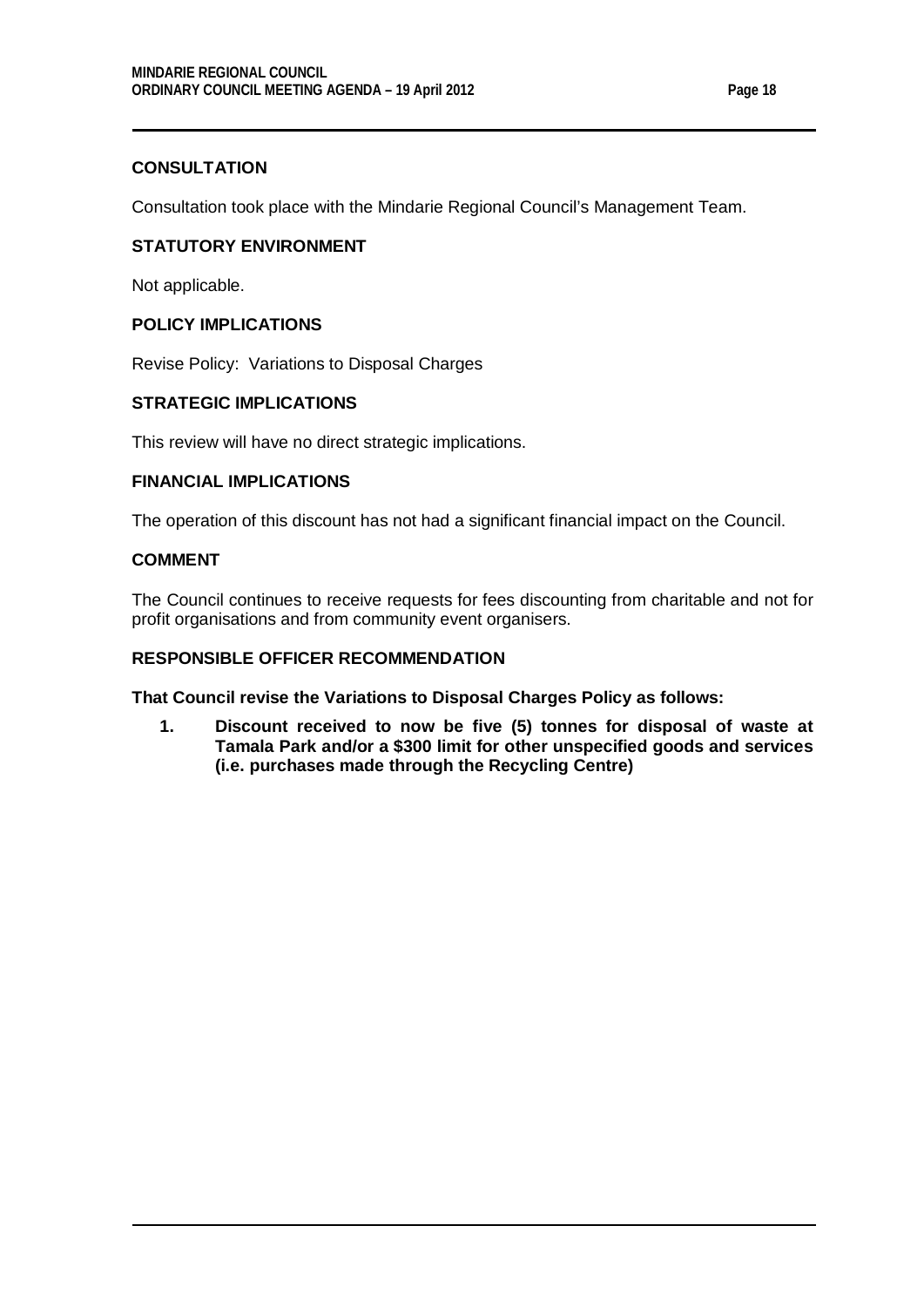<span id="page-18-0"></span>

| <b>ITEM 10.3</b>            | <b>MINDARIE REGIONAL COUNCIL REVIEW OF</b><br><b>COMMITTEES AND WORKING GROUPS</b> |
|-----------------------------|------------------------------------------------------------------------------------|
| File No:                    | <b>GOV/28</b>                                                                      |
| Appendix(s):                | <b>Nil</b>                                                                         |
| Date:                       | 2 April 2012                                                                       |
| <b>Responsible Officer:</b> | CEO                                                                                |

#### **SUMMARY**

The purpose of this report is to review the committees and working groups of the Mindarie Regional Council and make recommendations on their effectiveness.

## **BACKGROUND**

The Organisational Review developed by Morrison Low mentions the resources required to service the various council committees and working groups and has made recommendations as follows:

*"The CEO review the necessity for each advisory and / or work group set up to govern the business of the Council. This review should include quantifying the cost of those attending as well as the cost of secretarial support.*

*3. The CEO reviews the need for the Agenda Review Group to meet in advance of the completion of Council agenda items. The CEO should have final sign off of the Council's agenda, however, should he believe the ARG's review process to be beneficial to the effectiveness of the Council's business then this needs to be on a more timely basis.*

*4. The focus of the Strategic Projects Committee is on strategic matters as opposed to operational.*

*5. The amount of remuneration and responsibility for its payment, for the PAG's Independent Chairperson should be reviewed. Future remuneration based on an annual amount which could be paid out on a monthly or annual basis. In addition responsibility for payment may also be reviewed to reflect the "independence" of this role.* 

*6. The MRC's Contract Representative Role for the PAG should be undertaken by a council officer(s) reporting to the CEO e.g. Operations Manager with administrative assistance from the Governance Officer.* 

#### **DETAIL**

MRC currently operate with five Committees some of which have been established in accordance with the *Local Government Act 1995* (LGA95) and two advisory groups established for the Resource Recovery Centre. The following table provides an overview of how the Committees and Advisory Groups operate and comments and proposals from the CEO on recommended changes to the Committees.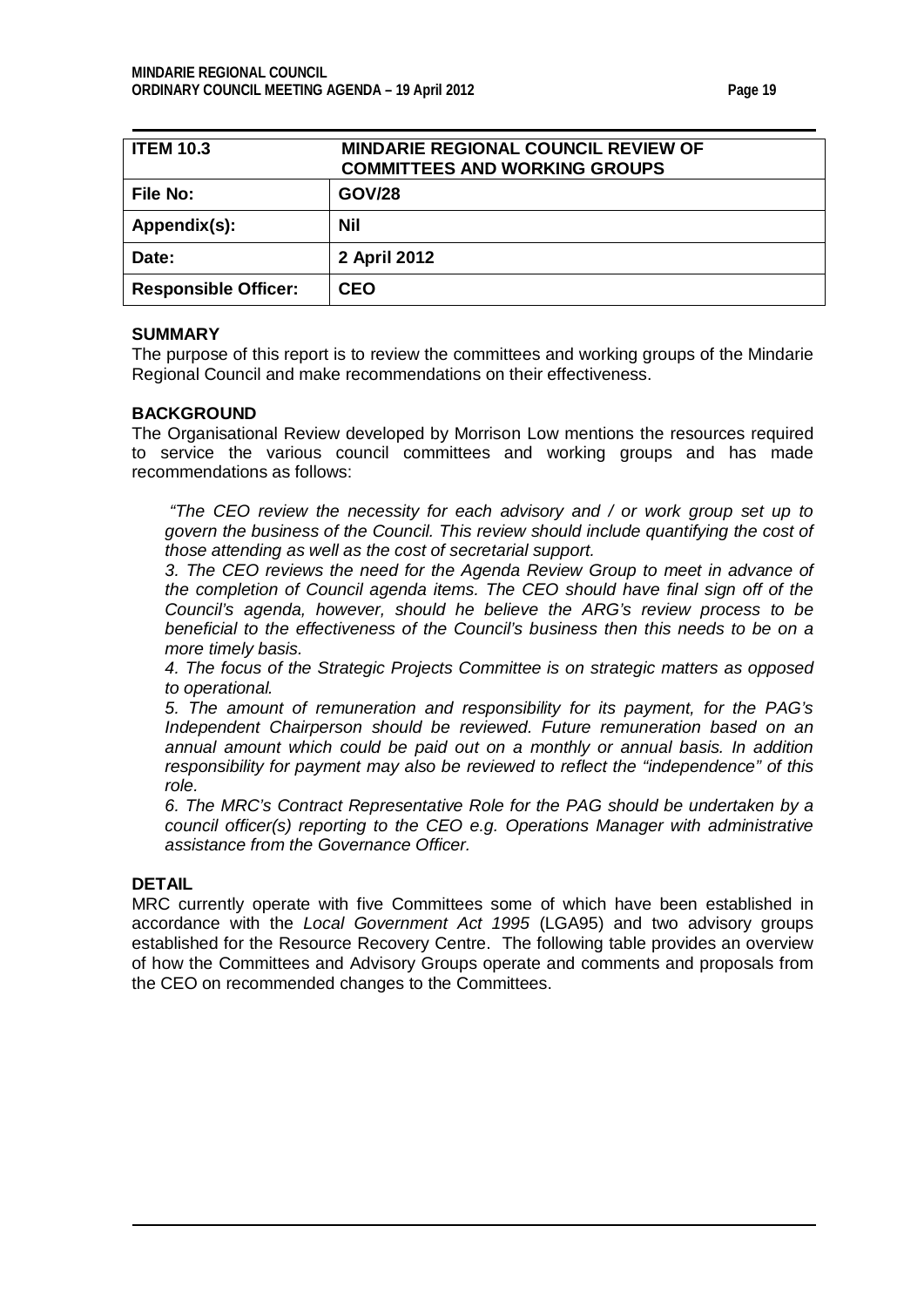| <b>Strategic Projects Committee (SPC)</b>                                                   |                                                                     |                                                               |                         |  |  |  |
|---------------------------------------------------------------------------------------------|---------------------------------------------------------------------|---------------------------------------------------------------|-------------------------|--|--|--|
| <b>Terms of Reference</b>                                                                   | Undertake planning, research and development of strategic projects. |                                                               |                         |  |  |  |
| Membership                                                                                  |                                                                     | Brian Callander, Karen Caple, Charlie Reynolds, Doug Forster, |                         |  |  |  |
|                                                                                             |                                                                     | Geoff Eves, Chris Colyer, Anthony Vuleta, Rick Lotznicker     |                         |  |  |  |
| Attendees                                                                                   |                                                                     | Gunther Hoppe, Lynda Nyssen, Ian Watkins (Consultant)         |                         |  |  |  |
| Frequency                                                                                   | Duration (Est.)                                                     | <b>Staff Time</b>                                             | <b>Councillors Time</b> |  |  |  |
| 6 per year                                                                                  | 2 hour                                                              | $MRC - 57$ hours                                              | Nil                     |  |  |  |
|                                                                                             | $MC - 84$ hours                                                     |                                                               |                         |  |  |  |
| Established in accordance with s5.8 of LGA 1995<br>Yes                                      |                                                                     |                                                               |                         |  |  |  |
| <b>CEO Comment:</b>                                                                         |                                                                     |                                                               |                         |  |  |  |
| The SPC is an excellent conduit between the MRC and the member councils however the         |                                                                     |                                                               |                         |  |  |  |
| CEO's observation is that there is conflict within the committee resulting in a struggle to |                                                                     |                                                               |                         |  |  |  |
| maintain discussion at the strategic level. Notwithstanding this the SPC has assisted in    |                                                                     |                                                               |                         |  |  |  |

developing the final draft of the Establishment Agreement and finalising the contract brief for the member council bin survey.

## CEO Proposal:

councillors.

The SPC be retained but renamed as the Strategic Planning Committee with its terms of reference being modified as follows:

- 1. Assist the MRC in the development of a new Strategic Plan that is consistent with the Integrated Planning Framework in accordance with Division 3 of the Local Government (Administration) Regulations 1996.
- 2. Assist the MRC in the implementation of the Strategic Plan once adopted by council.

| <b>Agenda Review Committee</b>                        |                                                                                           |                                                                      |                         |  |
|-------------------------------------------------------|-------------------------------------------------------------------------------------------|----------------------------------------------------------------------|-------------------------|--|
| Terms of Reference                                    | Review the content of the Mindarie Regional Council (MRC) Meeting                         |                                                                      |                         |  |
|                                                       |                                                                                           | agenda in preparation for distribution to the Councillors and member |                         |  |
|                                                       | Councils.                                                                                 |                                                                      |                         |  |
| Membership                                            |                                                                                           | Brian Callander, Karen Caple, Charlie Reynolds, Doug Forster,        |                         |  |
|                                                       |                                                                                           | Geoff Eves, Chris Colyer, Anthony Vuleta, Rick Lotznicker            |                         |  |
| <b>Attendees</b>                                      | Lynda Nyssen,                                                                             |                                                                      |                         |  |
| Frequency                                             | Duration (Est.)                                                                           | <b>Staff Time</b>                                                    | <b>Councillors Time</b> |  |
| 6 per year                                            | 1 hour                                                                                    | $MRC - 27$ hours                                                     | Nil                     |  |
|                                                       |                                                                                           | $MC - 48$ hours                                                      |                         |  |
| Established in accordance with s5.8 of LGA 1995<br>No |                                                                                           |                                                                      |                         |  |
|                                                       |                                                                                           |                                                                      |                         |  |
| <b>CEO Comment</b>                                    |                                                                                           |                                                                      |                         |  |
|                                                       | This committee is an ad hoc committee that has not been established in accordance with    |                                                                      |                         |  |
|                                                       | the LGA95 and was put in place to provide the member council staff the ability to discuss |                                                                      |                         |  |
|                                                       | reports with the MRC staff and allow them to brief the member council councillors who are |                                                                      |                         |  |
| members of the MRC.                                   |                                                                                           |                                                                      |                         |  |
| <b>CEO Proposal</b>                                   |                                                                                           |                                                                      |                         |  |
|                                                       | The MRC distribute the agenda to a nominated employee of each of the member councils      |                                                                      |                         |  |
|                                                       | three weeks prior to the date of the council meeting providing the opportunity for the    |                                                                      |                         |  |

content of the item and provide adequate time for the member council staff to brief their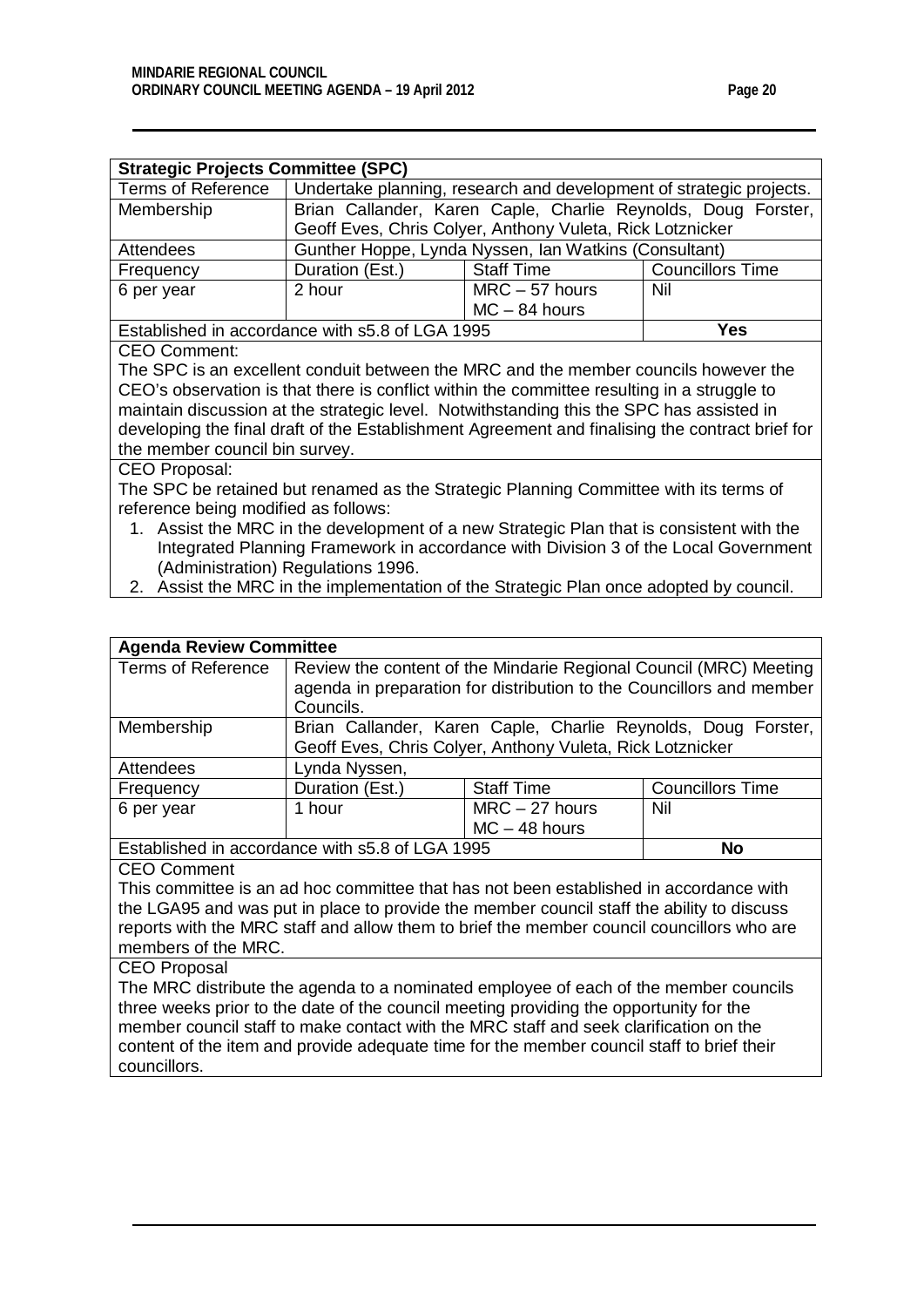| <b>Audit Committee</b>                                 |                                                                                                                                                                                                                     |                                                        |         |  |
|--------------------------------------------------------|---------------------------------------------------------------------------------------------------------------------------------------------------------------------------------------------------------------------|--------------------------------------------------------|---------|--|
| <b>Terms of Reference</b>                              | Accept responsibility for the annual external audit and liaise with the<br>Council's auditor so that Council can be satisfied with the<br>performance of the local government in managing its financial<br>affairs. |                                                        |         |  |
| Membership                                             |                                                                                                                                                                                                                     | Cr Fishwick, Cr Butler, Cr Boothman, Alex Dermedgoglou |         |  |
|                                                        | (Independent paid community member)                                                                                                                                                                                 |                                                        |         |  |
| Attendees                                              | Brian Callander, Gunther Hoppe                                                                                                                                                                                      |                                                        |         |  |
| Frequency                                              | <b>Staff Time</b><br><b>Councillors Time</b><br>Duration (Est.)                                                                                                                                                     |                                                        |         |  |
| Bi annually                                            | 1 hour                                                                                                                                                                                                              | MRC - 4 hours                                          | 6 hours |  |
|                                                        | 2 hour travel                                                                                                                                                                                                       |                                                        |         |  |
| Established in accordance with s5.8 of LGA 1995<br>Yes |                                                                                                                                                                                                                     |                                                        |         |  |
| CEO Comment                                            |                                                                                                                                                                                                                     |                                                        |         |  |

CEO Comment

This Committee is a requirement of the LGA 1995 and is required to have an independence from the MRC Administration and the CEO supports the Committee in its current form

| <b>CEO Performance Review Committee</b>                                               |                        |                                               |         |  |  |
|---------------------------------------------------------------------------------------|------------------------|-----------------------------------------------|---------|--|--|
| <b>Terms of Reference</b>                                                             |                        |                                               |         |  |  |
| Membership                                                                            |                        | Cr Fishwick, Cr Bissett, Cr Withers, Cr Cooke |         |  |  |
| Attendee                                                                              | <b>Brian Callander</b> |                                               |         |  |  |
| Frequency                                                                             | Duration (Est.)        | <b>Councillors Time</b><br><b>Staff Time</b>  |         |  |  |
| Annually                                                                              | 1 hour                 | 1 hour                                        | 4 hours |  |  |
|                                                                                       | 2 hour travel          |                                               |         |  |  |
| <b>Yes</b>                                                                            |                        |                                               |         |  |  |
| <b>CEO Comment</b>                                                                    |                        |                                               |         |  |  |
| This Committee is a requirement of the LGA 1995 and the CEO supports the Committee in |                        |                                               |         |  |  |
| its current form.                                                                     |                        |                                               |         |  |  |

| <b>Process Review Committee</b>                                                         |                                                             |                                                                    |                         |  |  |
|-----------------------------------------------------------------------------------------|-------------------------------------------------------------|--------------------------------------------------------------------|-------------------------|--|--|
| <b>Terms of Reference</b>                                                               | To appoint a firm of process consultants to review and make |                                                                    |                         |  |  |
|                                                                                         |                                                             | recommendation on the appropriate size, scope and structure of the |                         |  |  |
|                                                                                         | Council's operations                                        |                                                                    |                         |  |  |
| Membership                                                                              |                                                             | Cr Fishwick, Cr Bissett, Cr Gray, Cr Withers, Jason Buckley,       |                         |  |  |
|                                                                                         | Karen Caple                                                 |                                                                    |                         |  |  |
| Attendee                                                                                | <b>Brian Callander</b>                                      |                                                                    |                         |  |  |
| Frequency                                                                               | Duration (Est.)                                             | <b>Staff Time</b>                                                  | <b>Councillors Time</b> |  |  |
| AS required                                                                             | $MRC - 1$ hour<br>4 hours<br>1 hour                         |                                                                    |                         |  |  |
|                                                                                         | $MC - 2$ hours<br>2 hour travel                             |                                                                    |                         |  |  |
| Established in accordance with s5.8 of LGA 1995<br>Yes                                  |                                                             |                                                                    |                         |  |  |
| <b>CEO Comment</b>                                                                      |                                                             |                                                                    |                         |  |  |
| This committee has fulfilled its terms of reference and as such should be discontinued. |                                                             |                                                                    |                         |  |  |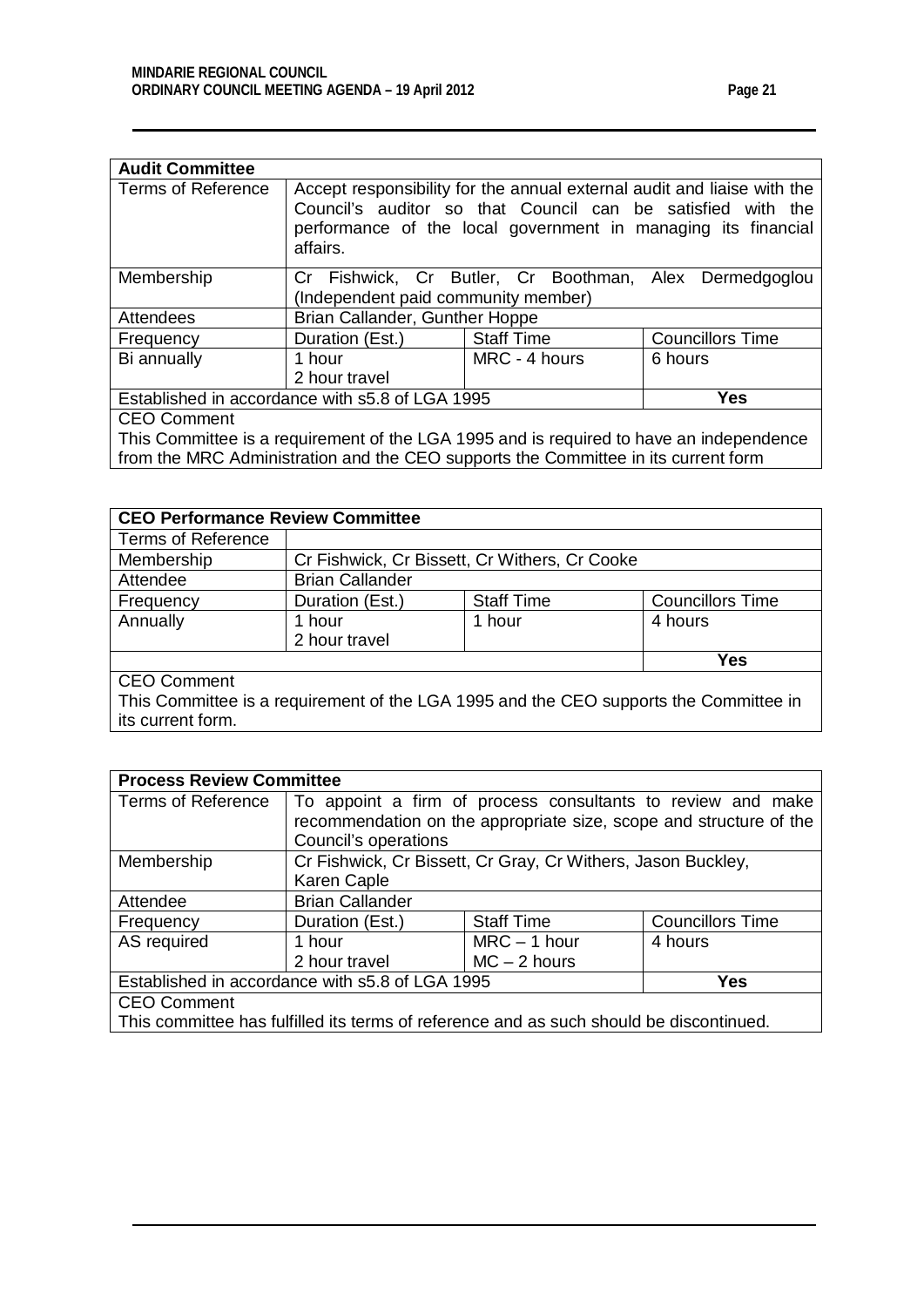| <b>Terms of Reference</b><br>Oversee the execution of the RRFA, establish and maintain the<br>Project culture, provide leadership and assist in resolving conflicts,<br>review all procedures and policies not imposed under this RRFA.<br>Mike Wadsworth (external – paid position), Brian Callander, Cr Gray,<br>Membership<br>Chris Colyer, Emmanuel Vivant (BV), Nial Stock (BV), Craig Barker<br>(BV)<br><b>Attendees</b><br>Gunther Hoppe, Ian Watkins (Consultant)<br><b>Councillors Time</b><br>Duration (Est.)<br><b>Staff Time</b><br>Frequency<br>$MRC - 48$ hours<br>24 hours<br>Monthly<br>2 hours<br>1 Hour travel<br>$MC - 24$ hours<br>Established in accordance with s5.8 of LGA 1995<br><b>No</b><br>Established in accordance with the requirements of Resource Facility Agreement<br><b>CEO Comment</b><br>This committee plays an important role in building strong relationships with BioVision. The<br>CEO has attended two meeting since commencing and considers it to be a very useful<br>forum for discussing how the facility is operating and finding out of any ongoing issues.<br>However it is questionable whether the current meeting frequency is required and the<br>current membership is correct.<br><b>CEO Proposal</b><br>The CEO has already gained approval to reduce the meetings to bi monthly, which is<br>considered to be more appropriate. It is also proposed to reduce the attendance of lan<br>Watkins over time and consideration should be given to replacing the representation from<br>the member council and replacing it with MRC's Chief Financial Officer (Director Corporate<br>Services). The CEO has also gained approval for the Chairperson's costs to be shared<br>between the MRC and BioVision. The changes detailed above will be the subject of a<br>further report to Council. |  | <b>Project Advisory Group (Resource Recovery Facility)</b> |  |  |  |  |
|------------------------------------------------------------------------------------------------------------------------------------------------------------------------------------------------------------------------------------------------------------------------------------------------------------------------------------------------------------------------------------------------------------------------------------------------------------------------------------------------------------------------------------------------------------------------------------------------------------------------------------------------------------------------------------------------------------------------------------------------------------------------------------------------------------------------------------------------------------------------------------------------------------------------------------------------------------------------------------------------------------------------------------------------------------------------------------------------------------------------------------------------------------------------------------------------------------------------------------------------------------------------------------------------------------------------------------------------------------------------------------------------------------------------------------------------------------------------------------------------------------------------------------------------------------------------------------------------------------------------------------------------------------------------------------------------------------------------------------------------------------------------------------------------------------------------------------------------------|--|------------------------------------------------------------|--|--|--|--|
|                                                                                                                                                                                                                                                                                                                                                                                                                                                                                                                                                                                                                                                                                                                                                                                                                                                                                                                                                                                                                                                                                                                                                                                                                                                                                                                                                                                                                                                                                                                                                                                                                                                                                                                                                                                                                                                      |  |                                                            |  |  |  |  |
|                                                                                                                                                                                                                                                                                                                                                                                                                                                                                                                                                                                                                                                                                                                                                                                                                                                                                                                                                                                                                                                                                                                                                                                                                                                                                                                                                                                                                                                                                                                                                                                                                                                                                                                                                                                                                                                      |  |                                                            |  |  |  |  |
|                                                                                                                                                                                                                                                                                                                                                                                                                                                                                                                                                                                                                                                                                                                                                                                                                                                                                                                                                                                                                                                                                                                                                                                                                                                                                                                                                                                                                                                                                                                                                                                                                                                                                                                                                                                                                                                      |  |                                                            |  |  |  |  |
|                                                                                                                                                                                                                                                                                                                                                                                                                                                                                                                                                                                                                                                                                                                                                                                                                                                                                                                                                                                                                                                                                                                                                                                                                                                                                                                                                                                                                                                                                                                                                                                                                                                                                                                                                                                                                                                      |  |                                                            |  |  |  |  |
|                                                                                                                                                                                                                                                                                                                                                                                                                                                                                                                                                                                                                                                                                                                                                                                                                                                                                                                                                                                                                                                                                                                                                                                                                                                                                                                                                                                                                                                                                                                                                                                                                                                                                                                                                                                                                                                      |  |                                                            |  |  |  |  |
|                                                                                                                                                                                                                                                                                                                                                                                                                                                                                                                                                                                                                                                                                                                                                                                                                                                                                                                                                                                                                                                                                                                                                                                                                                                                                                                                                                                                                                                                                                                                                                                                                                                                                                                                                                                                                                                      |  |                                                            |  |  |  |  |
|                                                                                                                                                                                                                                                                                                                                                                                                                                                                                                                                                                                                                                                                                                                                                                                                                                                                                                                                                                                                                                                                                                                                                                                                                                                                                                                                                                                                                                                                                                                                                                                                                                                                                                                                                                                                                                                      |  |                                                            |  |  |  |  |
|                                                                                                                                                                                                                                                                                                                                                                                                                                                                                                                                                                                                                                                                                                                                                                                                                                                                                                                                                                                                                                                                                                                                                                                                                                                                                                                                                                                                                                                                                                                                                                                                                                                                                                                                                                                                                                                      |  |                                                            |  |  |  |  |
|                                                                                                                                                                                                                                                                                                                                                                                                                                                                                                                                                                                                                                                                                                                                                                                                                                                                                                                                                                                                                                                                                                                                                                                                                                                                                                                                                                                                                                                                                                                                                                                                                                                                                                                                                                                                                                                      |  |                                                            |  |  |  |  |
|                                                                                                                                                                                                                                                                                                                                                                                                                                                                                                                                                                                                                                                                                                                                                                                                                                                                                                                                                                                                                                                                                                                                                                                                                                                                                                                                                                                                                                                                                                                                                                                                                                                                                                                                                                                                                                                      |  |                                                            |  |  |  |  |
|                                                                                                                                                                                                                                                                                                                                                                                                                                                                                                                                                                                                                                                                                                                                                                                                                                                                                                                                                                                                                                                                                                                                                                                                                                                                                                                                                                                                                                                                                                                                                                                                                                                                                                                                                                                                                                                      |  |                                                            |  |  |  |  |
|                                                                                                                                                                                                                                                                                                                                                                                                                                                                                                                                                                                                                                                                                                                                                                                                                                                                                                                                                                                                                                                                                                                                                                                                                                                                                                                                                                                                                                                                                                                                                                                                                                                                                                                                                                                                                                                      |  |                                                            |  |  |  |  |
|                                                                                                                                                                                                                                                                                                                                                                                                                                                                                                                                                                                                                                                                                                                                                                                                                                                                                                                                                                                                                                                                                                                                                                                                                                                                                                                                                                                                                                                                                                                                                                                                                                                                                                                                                                                                                                                      |  |                                                            |  |  |  |  |
|                                                                                                                                                                                                                                                                                                                                                                                                                                                                                                                                                                                                                                                                                                                                                                                                                                                                                                                                                                                                                                                                                                                                                                                                                                                                                                                                                                                                                                                                                                                                                                                                                                                                                                                                                                                                                                                      |  |                                                            |  |  |  |  |
|                                                                                                                                                                                                                                                                                                                                                                                                                                                                                                                                                                                                                                                                                                                                                                                                                                                                                                                                                                                                                                                                                                                                                                                                                                                                                                                                                                                                                                                                                                                                                                                                                                                                                                                                                                                                                                                      |  |                                                            |  |  |  |  |
|                                                                                                                                                                                                                                                                                                                                                                                                                                                                                                                                                                                                                                                                                                                                                                                                                                                                                                                                                                                                                                                                                                                                                                                                                                                                                                                                                                                                                                                                                                                                                                                                                                                                                                                                                                                                                                                      |  |                                                            |  |  |  |  |
|                                                                                                                                                                                                                                                                                                                                                                                                                                                                                                                                                                                                                                                                                                                                                                                                                                                                                                                                                                                                                                                                                                                                                                                                                                                                                                                                                                                                                                                                                                                                                                                                                                                                                                                                                                                                                                                      |  |                                                            |  |  |  |  |
|                                                                                                                                                                                                                                                                                                                                                                                                                                                                                                                                                                                                                                                                                                                                                                                                                                                                                                                                                                                                                                                                                                                                                                                                                                                                                                                                                                                                                                                                                                                                                                                                                                                                                                                                                                                                                                                      |  |                                                            |  |  |  |  |
|                                                                                                                                                                                                                                                                                                                                                                                                                                                                                                                                                                                                                                                                                                                                                                                                                                                                                                                                                                                                                                                                                                                                                                                                                                                                                                                                                                                                                                                                                                                                                                                                                                                                                                                                                                                                                                                      |  |                                                            |  |  |  |  |
|                                                                                                                                                                                                                                                                                                                                                                                                                                                                                                                                                                                                                                                                                                                                                                                                                                                                                                                                                                                                                                                                                                                                                                                                                                                                                                                                                                                                                                                                                                                                                                                                                                                                                                                                                                                                                                                      |  |                                                            |  |  |  |  |
|                                                                                                                                                                                                                                                                                                                                                                                                                                                                                                                                                                                                                                                                                                                                                                                                                                                                                                                                                                                                                                                                                                                                                                                                                                                                                                                                                                                                                                                                                                                                                                                                                                                                                                                                                                                                                                                      |  |                                                            |  |  |  |  |
|                                                                                                                                                                                                                                                                                                                                                                                                                                                                                                                                                                                                                                                                                                                                                                                                                                                                                                                                                                                                                                                                                                                                                                                                                                                                                                                                                                                                                                                                                                                                                                                                                                                                                                                                                                                                                                                      |  |                                                            |  |  |  |  |
|                                                                                                                                                                                                                                                                                                                                                                                                                                                                                                                                                                                                                                                                                                                                                                                                                                                                                                                                                                                                                                                                                                                                                                                                                                                                                                                                                                                                                                                                                                                                                                                                                                                                                                                                                                                                                                                      |  |                                                            |  |  |  |  |
|                                                                                                                                                                                                                                                                                                                                                                                                                                                                                                                                                                                                                                                                                                                                                                                                                                                                                                                                                                                                                                                                                                                                                                                                                                                                                                                                                                                                                                                                                                                                                                                                                                                                                                                                                                                                                                                      |  |                                                            |  |  |  |  |
|                                                                                                                                                                                                                                                                                                                                                                                                                                                                                                                                                                                                                                                                                                                                                                                                                                                                                                                                                                                                                                                                                                                                                                                                                                                                                                                                                                                                                                                                                                                                                                                                                                                                                                                                                                                                                                                      |  |                                                            |  |  |  |  |
|                                                                                                                                                                                                                                                                                                                                                                                                                                                                                                                                                                                                                                                                                                                                                                                                                                                                                                                                                                                                                                                                                                                                                                                                                                                                                                                                                                                                                                                                                                                                                                                                                                                                                                                                                                                                                                                      |  |                                                            |  |  |  |  |

| <b>Community Engagement Advisory Group (Resource Recovery Facility)</b>                  |                                                                    |                                                                       |                         |
|------------------------------------------------------------------------------------------|--------------------------------------------------------------------|-----------------------------------------------------------------------|-------------------------|
| <b>Terms of Reference</b>                                                                |                                                                    | Identify and discuss regional and local impacts and issues of         |                         |
|                                                                                          |                                                                    | resource recovery project. Identify, monitor and support              |                         |
|                                                                                          |                                                                    | communication links with local residents, community feedback and      |                         |
|                                                                                          |                                                                    | identify issues for action and/or discussion. Identify and facilitate |                         |
|                                                                                          |                                                                    | education of the community regarding waste management issues.         |                         |
| Membership                                                                               | External Representatives - Russell Sewell, Bill Foulds, Bob Mason, |                                                                       |                         |
|                                                                                          |                                                                    | Darrin Smith, Helen Griffiths, Ted Smith, Vincent Cusack              |                         |
| <b>Attendees</b>                                                                         | Geoff Atkinson, Ian Watkins (Consultant)                           |                                                                       |                         |
| Frequency                                                                                | Duration (Est.)                                                    | <b>Staff Time</b>                                                     | <b>Councillors Time</b> |
| Bi monthly                                                                               | 2 hours                                                            | $MRC - 12$ hours                                                      | Nil                     |
|                                                                                          | 1 Hour travel                                                      |                                                                       |                         |
| Established in accordance with s5.8 of LGA 1995<br>No                                    |                                                                    |                                                                       |                         |
| <b>CEO Comment</b>                                                                       |                                                                    |                                                                       |                         |
| This group provides an important link to the community on issues relating to the RRF.    |                                                                    |                                                                       |                         |
| However, now that the RRF is fully operational consideration should be given to reducing |                                                                    |                                                                       |                         |
| the meeting frequency. Also the meeting venue is currently held at the Joondalup Resort  |                                                                    |                                                                       |                         |
| with a meal provided.                                                                    |                                                                    |                                                                       |                         |
| $\cap$ $\cap$ $\cap$ $\dots$ $\cap$ $\cap$                                               |                                                                    |                                                                       |                         |

#### CEO Proposal

Reduce the meeting frequency to six monthly and hold the meeting at a cost neutral venue such as MRC's offices or a meeting room in a council owned building with light refreshments. The MRC have only one representative at the meetings being Geoff Atkinson.

Note: The above table includes staff time for attending the meetings but **excludes** travel and agenda/minutes preparation time.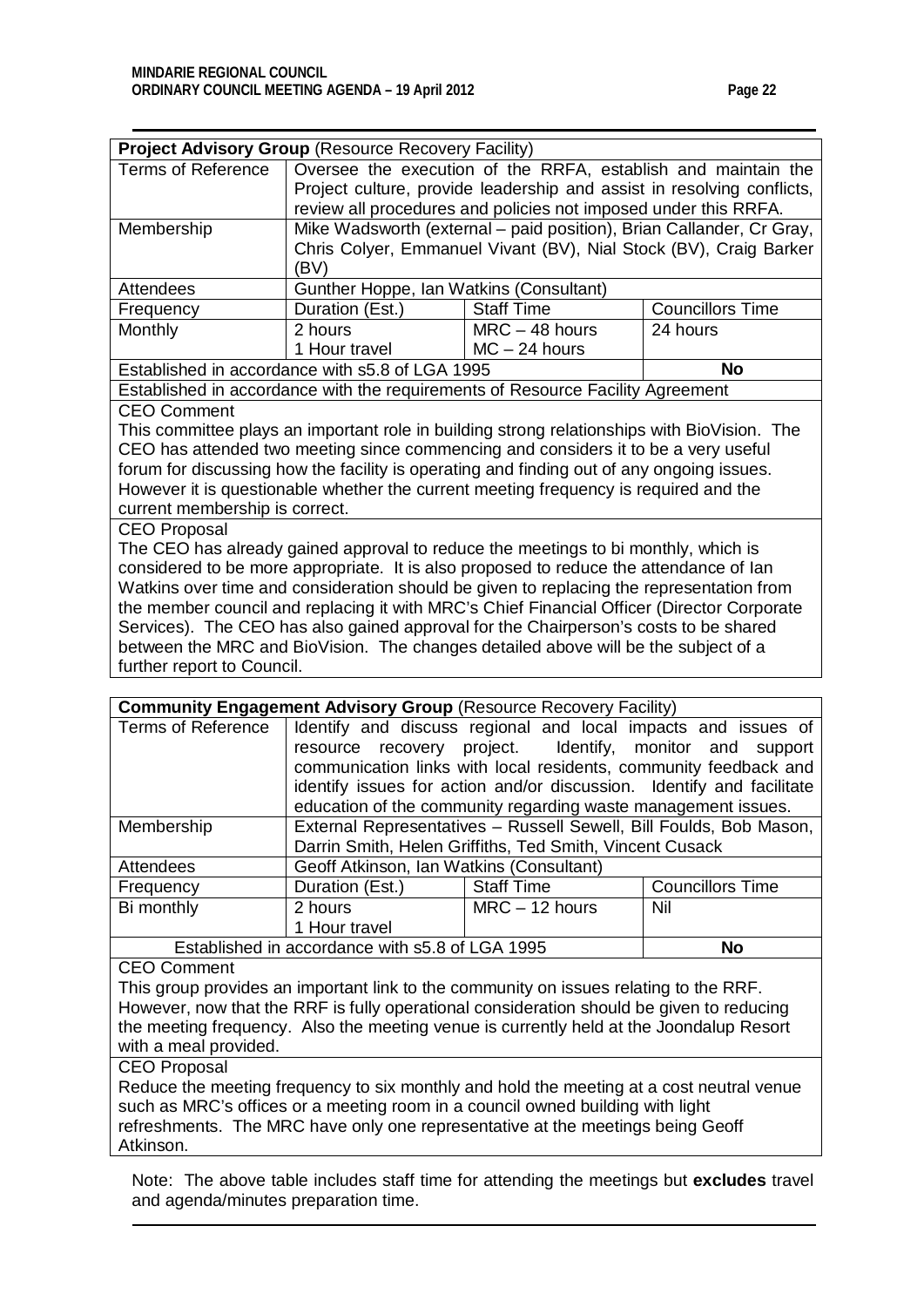## **CONSULTATION**

NIL

#### **STATUTORY ENVIRONMENT**

Committees' of Council are governed by the Local Government Act 1995. The following clauses are relevant to the content of this report:

*"5.8. Establishment of committees*

*A local government may establish\* committees of 3 or more persons to assist the council and to exercise the powers and discharge the duties of the local government that can be delegated to committees.*

- *\* Absolute majority required.*
- *5.9. Types of committees*
	- *(1) In this section —*

*other person means a person who is not a council member or an employee.*

- *(2) A committee is to comprise —*
	- *(a) council members only;*
	- *(b) council members and employees;*
	- *(c) council members, employees and other persons;*
	- *(d) council members and other persons;*
	- *(e) employees and other persons; or*
	- *(f) other persons only.*
- *5.10. Appointment of committee members* 
	- *(1) A committee is to have as its members —*
		- *(a) persons appointed\* by the local government to be members of the committee (other than those referred to in paragraph (b)); and*
		- *(b) persons who are appointed to be members of the committee under subsection (4) or (5).*
		- *\* Absolute majority required.*
- *5.11A. Deputy committee members*
	- *(1) The local government may appoint\* a person to be a deputy of a member of a committee and may terminate such an appointment\* at any time.*
		- *\* Absolute majority required.*
	- *(2) A person who is appointed as a deputy of a member of a committee is to be —*
		- *(a) if the member of the committee is a council member — a council member; or*
		- *(b) if the member of the committee is an employee — an employee; or*
		- *(c) if the member of the committee is not a council member or an employee — a person who is not a council member or an employee; or*
		- *(d) if the member of the committee is a person appointed under section 5.10(5) — a person nominated by the CEO.*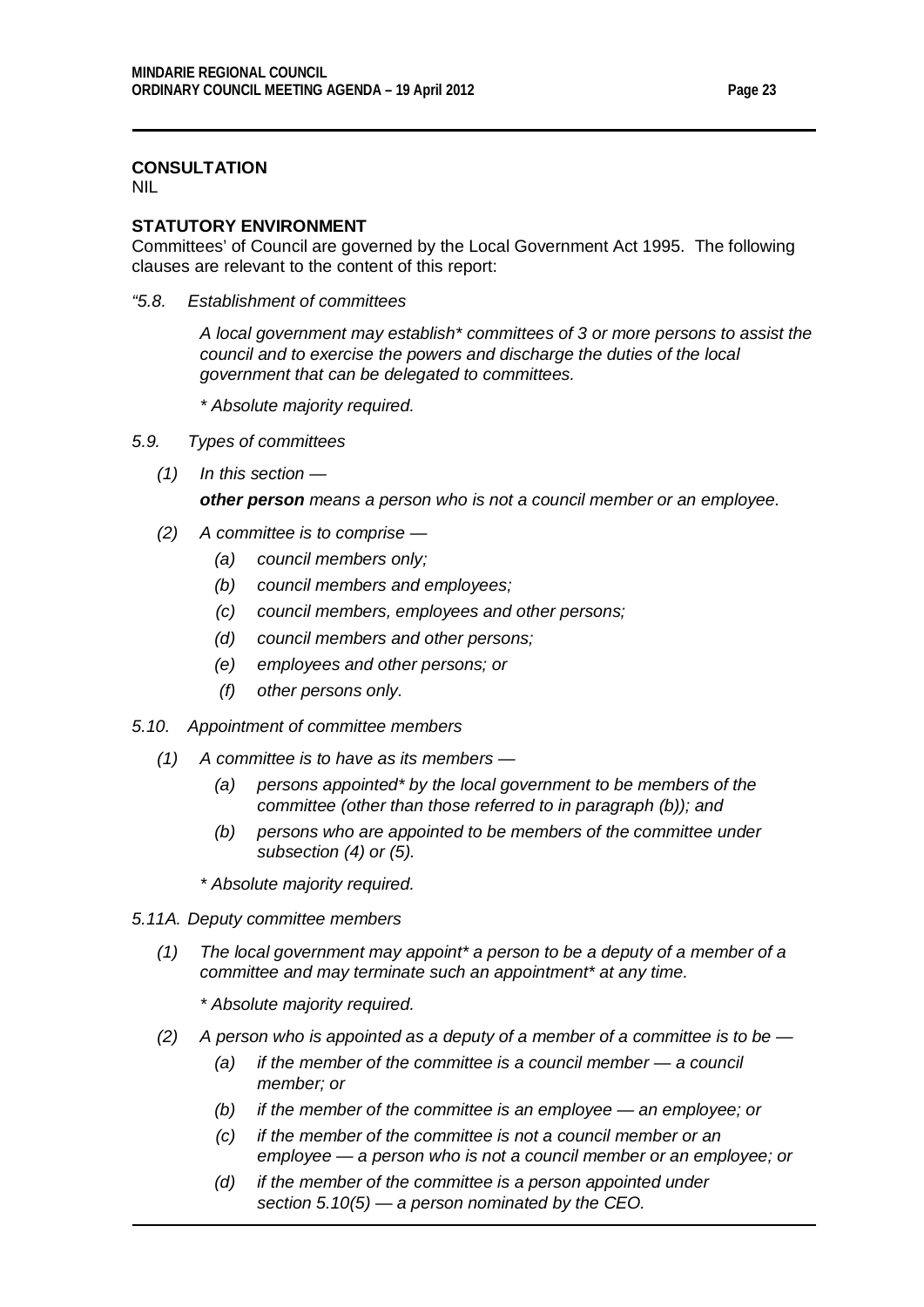- *(3) A deputy of a member of a committee may perform the functions of the member when the member is unable to do so by reason of illness, absence or other cause.*
- *(4) A deputy of a member of a committee, while acting as a member, has all the functions of and all the protection given to a member.*

*[Section 5.11A inserted by No. 17 of 2009 s. 20.]*

- *5.11. Tenure of committee membership*
	- *(1) Where a person is appointed as a member of a committee under section 5.10(4) or (5), the person's membership of the committee continues until —*
		- *(a) the person no longer holds the office by virtue of which the person became a member, or is no longer the CEO, or the CEO's representative, as the case may be;*
		- *(b) the person resigns from membership of the committee;*
		- *(c) the committee is disbanded; or*
		- *(d) the next ordinary elections day,*

*whichever happens first.*

- *(2) Where a person is appointed as a member of a committee other than under section 5.10(4) or (5), the person's membership of the committee continues until —*
	- *(a) the term of the person's appointment as a committee member expires;*
	- *(b) the local government removes the person from the office of committee member or the office of committee member otherwise becomes vacant;*
	- *(c) the committee is disbanded; or*
	- *(d) the next ordinary elections day,*

*whichever happens first."*

## **POLICY IMPLICATIONS**

Nil

## **FINANCIAL IMPLICATIONS**

A reduction in the frequency of the committees and advisory groups will not necessarily equate to a reduction in costs but will free up the MRC and Member Council staff and the Councillors time to do other work. However some of the CEO's proposal will reduce the cost of Committees such as reducing Ian Watkins's time and gaining agreement to reduce the amount of PAG meetings and the sharing of the chairperson's costs.

## **COMMENT**

Reviewing the operations of an organisation is an important step in ensuring that it operates in an efficient and effective manner. The changes proposed to Committees and Advisory Group as detailed above will reduce the time required by the MRC and member council employees and the Councillors without having any negative impact on the good governance of the MRC or communications with the member councils.

#### **VOTING REQUIREMENT**

Simple Majority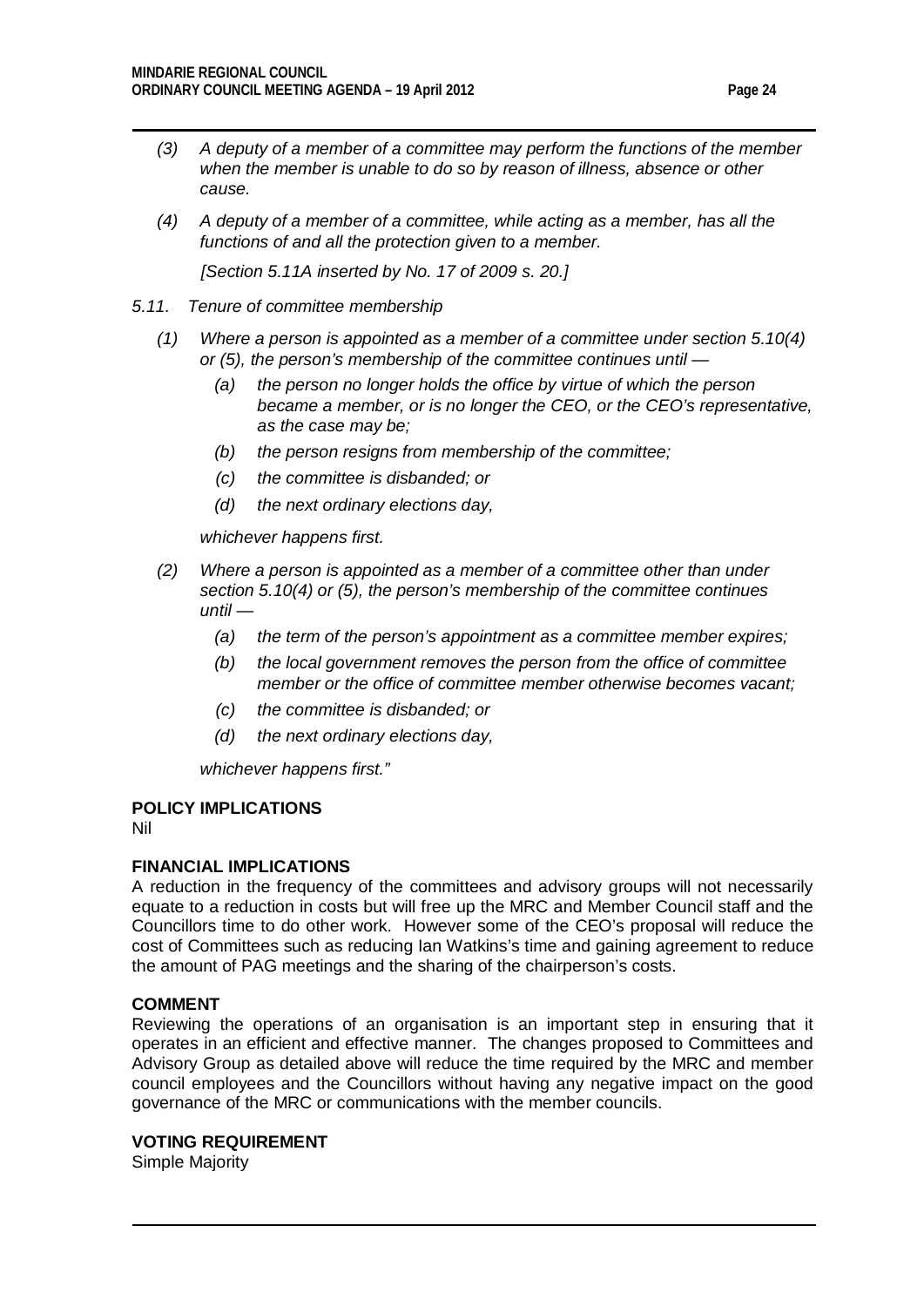## **RESPONSIBLE OFFICER RECOMMENDATION**

**That Council:**

- **1. Change the name of the "Strategic Projects Committee" to the "Strategic Planning Committee" and replace the Committee's current terms of reference with the following:**
	- **a. Assist the MRC in the development of a new Strategic Plan that is consistent with the Integrated Planning Framework in accordance with Division 3 of the Local Government (Administration) Regulations 1996; and**
	- **b. Assist the MRC in the implementation of the Strategic Plan once adopted by Council.**
- **2. The "Agenda Review Group" no longer meet and the MRC administration be required to distribute the council meeting agenda to a nominated employee from each of the member councils at least three weeks prior to the council meeting date.**
- **3. The "Process Review Committee" be discontinued as it has completed its obligations as per its terms of reference.**
- **4. The "Community Engagement Advisory Group" meetings be reduced from bi-monthly to six monthly and that the meeting be attended by Geoff Atkinson and held at a cost neutral venue with light refreshments.**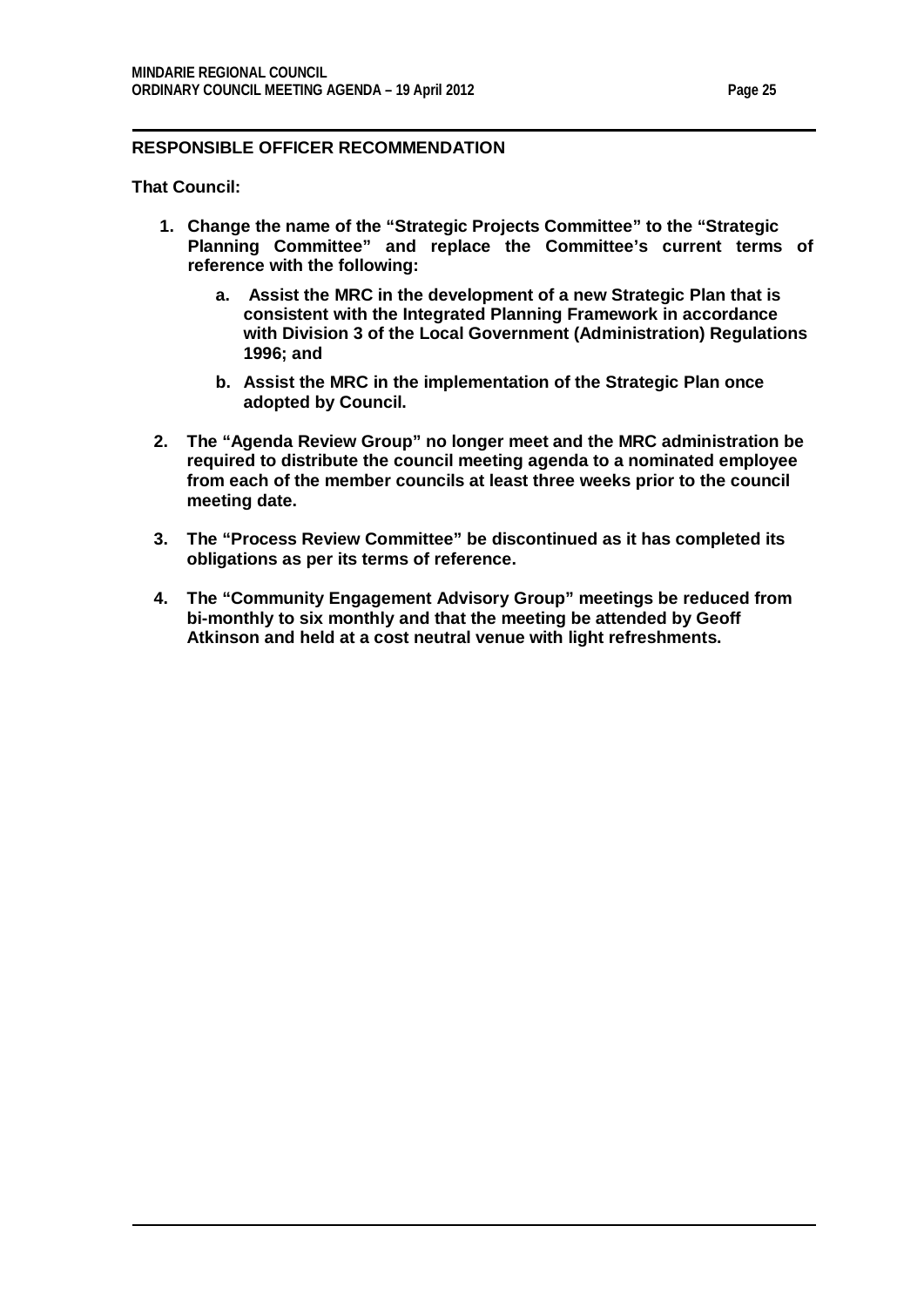<span id="page-25-0"></span>

| <b>ITEM 10.4</b>            | <b>FINANCIAL STATEMENTS FOR THE PERIODS ENDED</b><br>31 JANUARY 2012 AND 29 FEBRUARY 2012 |
|-----------------------------|-------------------------------------------------------------------------------------------|
| <b>File No:</b>             | <b>FIN/5-02</b>                                                                           |
| Appendix(s):                | <b>Appendix No. 2</b><br>Appendix No. 3<br>Appendix No. 4                                 |
| Date:                       | 2 April 2012                                                                              |
| <b>Responsible Officer:</b> | <b>Gunther Hoppe</b>                                                                      |

#### **SUMMARY**

The purpose of this report is to provide financial reporting in line with statutory requirements which provides useful information to stakeholders of the Council.

#### **BACKGROUND**

Reporting requirements are defined by Financial Management Regulations 34 of the Local Government (Financial Management) Regulations 1996.

The financial statements presented for each month consist of:

- Operating Statement by Nature Combined
- Operating Statement by Nature RRF Only
- Operating Statement by Function
- Statement of Financial Activity
- Statement of Reserves
- Statement of Financial Position
- Statement of Investing Activities
- Information on Borrowings
- Tonnage Report

#### **DETAIL**

The Financial Statements attached are for the months ended 31 January 2012 and 29 February 2012 are attached at **Appendix 2 and 3** to this Item. The Tonnage Report for the 8 months to 29 February 2012 are attached at **Appendix 4.**

The complete suite of Financial Statements which includes the Operating Statements, Statement of Financial Position, Statement of Financial Activity and other related information are reported on a monthly basis.

These Statements includes:

- Accruals
- Provisions for Amortisation of Cell Development, Capping and Post Closure expenditure

to provide meaningful reporting to Stakeholders.

The estimates for Provisions for Amortisation of Cell Development, Capping and Post Closure expenditure are based on the estimated rates per tonne calculated with reference to estimated excavation cost of various stages of the landfill and the life of the landfill. An adjustment is made (if necessary) at the end of the year based on actual tonnages on a survey carried out to assess the "air space" remaining and other relevant information.

#### **VOTING REQUIREMENT**

Simple Majority

#### **RESPONSIBLE OFFICER RECOMMENDATION**

**That the Financial Statements set out in Appendix 2 and 3 for the months ended 31 January 2012 and 29 February 2012 be received.**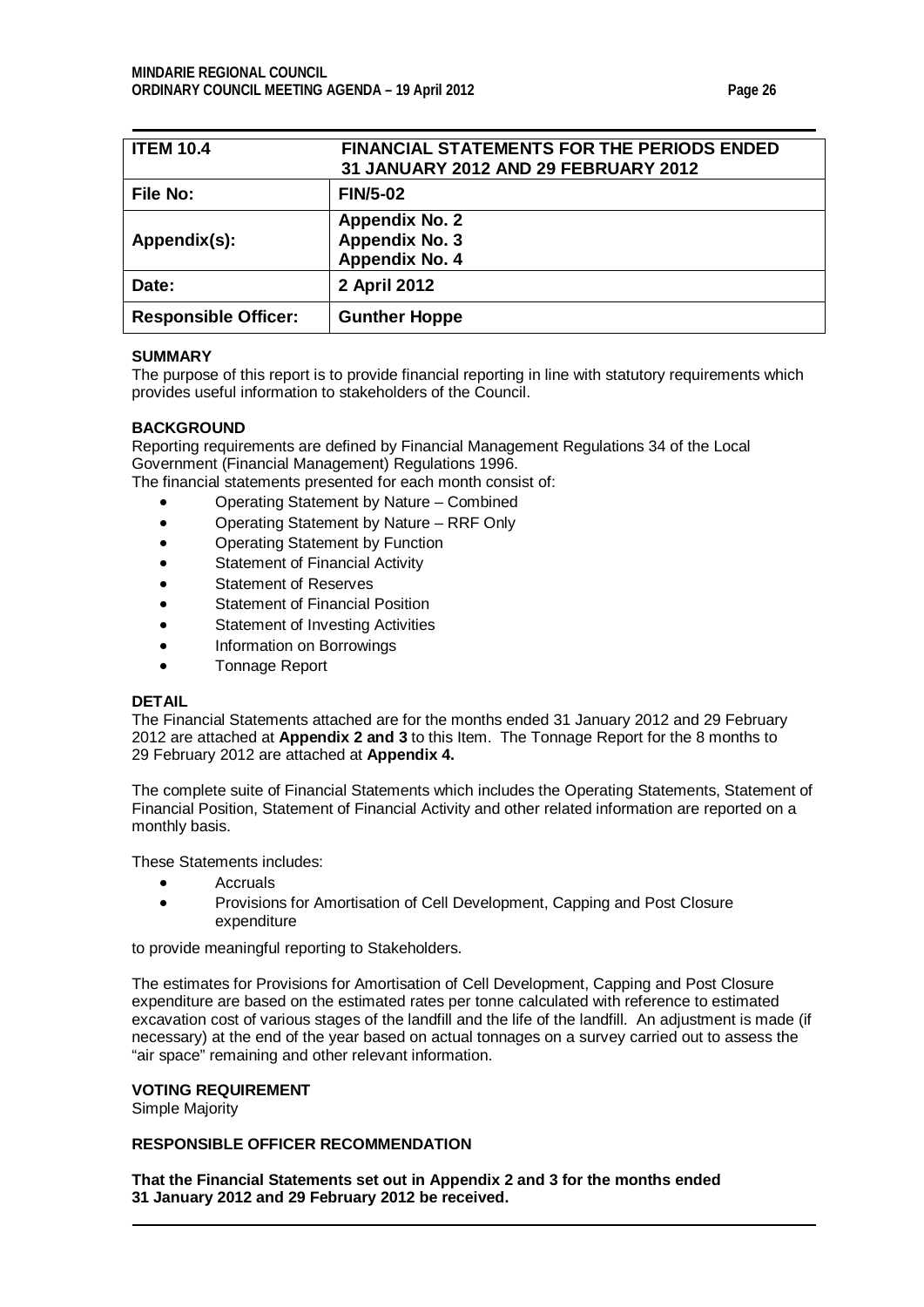<span id="page-26-1"></span><span id="page-26-0"></span>

| <b>ITEM 10.5</b>            | LIST OF PAYMENTS MADE FOR THE MONTHS ENDED<br>31 JANUARY 2012 AND 29 FEBRUARY 2012 |
|-----------------------------|------------------------------------------------------------------------------------|
| File No:                    | <b>FIN/5-02</b>                                                                    |
| Appendix(s):                | <b>Appendix No. 5</b><br>Appendix No. 6                                            |
| Date:                       | 2 April 2012                                                                       |
| <b>Responsible Officer:</b> | <b>Gunther Hoppe</b>                                                               |

#### **SUMMARY**

The purpose of this report is to provide details of payments made during the periods identified. This is in line with the requirement under delegated authority to the Chief Executive Officer, that a list of payments made from the Municipal Fund, since the last Ordinary Council meeting be presented to Council.

#### **COMMENT**

The lists of payments for the months ended 31 January 2012 and 29 February 2012 are at **Appendix 5 and 6** to this Item and are presented to Council for noting. Payments have been made in accordance with the delegated authority to CEO that allow payments between meetings. At the Ordinary Council Meeting held on 13 October 2011, the Council delegated to the Chief Executive Officer the exercise of its power to make payments from the Municipal Fund. In order to satisfy the requirements of Clause 13(2) of the Local Government (Financial Management) Regulations, a list of payments made must be submitted to the next Council meeting following such payments.

It should be noted that generally all payments are GST inclusive and Mindarie Regional Council is able to claim this tax as an input credit when remittance of GST collected is made each month to the ATO.

| Months Ended     | Account                  | Vouchers            | Amount         |
|------------------|--------------------------|---------------------|----------------|
| 31 January 2012  | <b>General Municipal</b> | Cheques 9108 - 9189 |                |
|                  |                          | EFT 393 - 402       |                |
|                  |                          | DP 659 - 674        | \$4,354,362.12 |
| 29 February 2012 | <b>General Municipal</b> | Cheques 9190 - 9241 |                |
|                  |                          | EFT 403 - 411       |                |
|                  |                          | DP 675 - 689        | \$2,959,407.91 |

#### **VOTING REQUIREMENT**

Simple Majority

#### **RESPONSIBLE OFFICER RECOMMENDATION**

**That the list of payments made under delegated authority to the Chief Executive Officer, for the months ended 31 January 2012 and 29 February 2012 be noted.**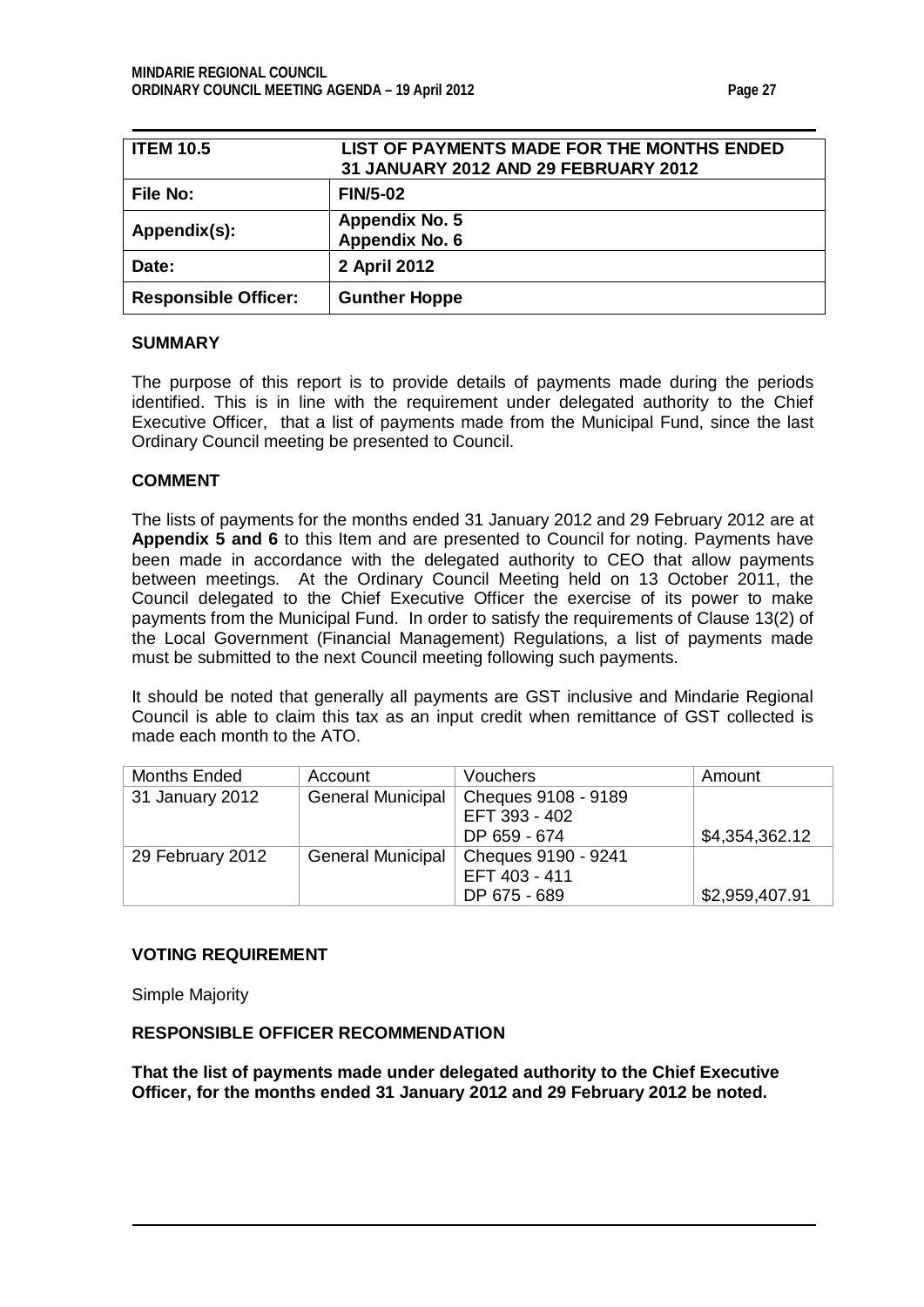#### <span id="page-27-0"></span>**11 COMMITTEE REPORTS**

<span id="page-27-1"></span>

| <b>ITEM 11.1</b>            | <b>MINUTES - STRATEGIC PROJECTS COMMITTEE</b><br><b>MEETING - 16 MARCH 2012</b> |
|-----------------------------|---------------------------------------------------------------------------------|
| <b>File No:</b>             | GOV/28-02/02                                                                    |
| Appendix(s):                | <b>Appendix No. 7</b>                                                           |
| Date:                       | 2 April 2012                                                                    |
| <b>Responsible Officer:</b> | <b>CEO</b>                                                                      |

#### **BACKGROUND**

The Strategic Projects Committee was established by absolute majority decision at Ordinary Council Meeting 25 February 2010.

The primary objective of the Strategic Project Committee is to undertake planning, research and development of strategic projects for recommendation to and consideration by the Mindarie Regional Council (MRC).

As the Strategic Projects Committee is an appointed committee of MRC reports from the Strategic Projects Committee will be formally presented to the MRC at each meeting of the MRC. The reports will contain recommendations, progress reports on matters under consideration and such other matters relevant to the Strategic Projects Committee's terms of reference.

Reports and recommendations of each Strategic Projects Committee meeting shall be presented to the next ordinary meeting of the Council.

#### **STATUTORY ENVIRONMENT**

The Strategic Projects Committee was established by absolute majority decision as a Committee of the MRC under s5.8 and s5.9(2)(e) (employees and other persons) of the *Local Government Act 1995* and will not have any general delegated authority however s5.17(1)(c) of the *Local Government Act 1995* gives the MRC authority to grant limited delegation as required.

## **POLICY IMPLICATIONS**

Not applicable.

#### **STRATEGIC IMPLICATIONS**

Not applicable.

#### **VOTING REQUIREMENT**

Simple Majority.

#### **RESPONSIBLE OFFICER RECOMMENDATION**

**That the Unconfirmed Minutes of the Strategic Projects Committee meetings held on 16 March 2012 be received.**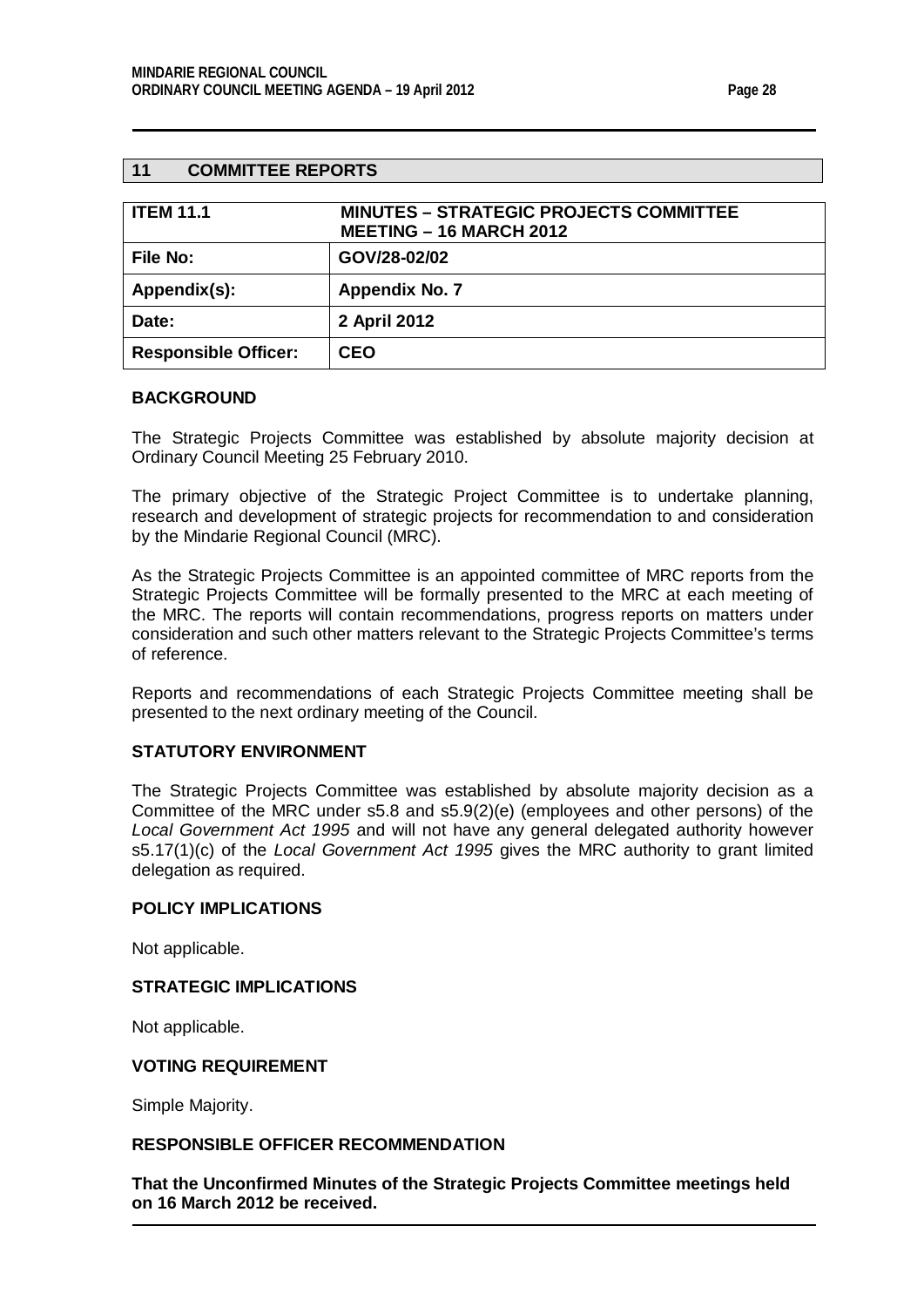| <b>ITEM 11.2</b>            | <u> MINUTES – CEO PERFORMANCE REVIEW COMMITTEE –</u><br><b>21 MARCH 2012</b> |
|-----------------------------|------------------------------------------------------------------------------|
| File No:                    | <b>PER/79</b>                                                                |
| Appendix(s):                | <b>Appendix 8</b>                                                            |
| Date:                       | 2 April 2012                                                                 |
| <b>Responsible Officer:</b> | <b>CEO</b>                                                                   |

#### **BACKGROUND**

The CEO Performance Review Committee is an appointed committee of the MRC. Recommendations of each CEO Performance Review Committee meeting shall be presented to the next ordinary meeting of the Council.

The CEO Performance Review Committee met on the 21 March 2012 to establish the performance criteria of the CEO for the first six months in accordance with his employment contract*.*

## **RESPONSIBLE OFFICER RECOMMENDATION**

1.1 **That the Unconfirmed Minutes of the CEO Performance Review Committee meeting held on 21 March 2012 be received.**

## **CEO PERFORMANCE REVIEW COMMITTEE RECOMMENDATION**

**That Council:**

- **2.1 Vary the CEO's KPI's in accordance with clause 3.3 (f) as follows:**
	- **Complete the organisational review and restructure by 30 June 2012**
	- **Develop and present to Council a new Strategic Plan and long term financial plan compliant with the DLG's integrated planning framework requirements by 30 June 2013**
	- **Improve the MRC's budget preparation and financial reporting and presentation requirements by 30 June 2013**
- **2.2 Undertake a review of the CEO's remuneration package in accordance with clause 5.5 viz:**

*The Council will review your Remuneration Package each year. The first review will be in June 2012 with any increase in remuneration to occur on or after the first pay period in July 2012 and thereafter annually each year.*

*The review will take into account:*

- *(g) the outcomes of your performance review under clause 3.3;*
- *(h) any benefits which have accrued and will accrue to you under this agreement; and*
- *(i) industry salary movements over the review period.*

*The Council is under no obligation to increase your Remuneration Package following such a review.*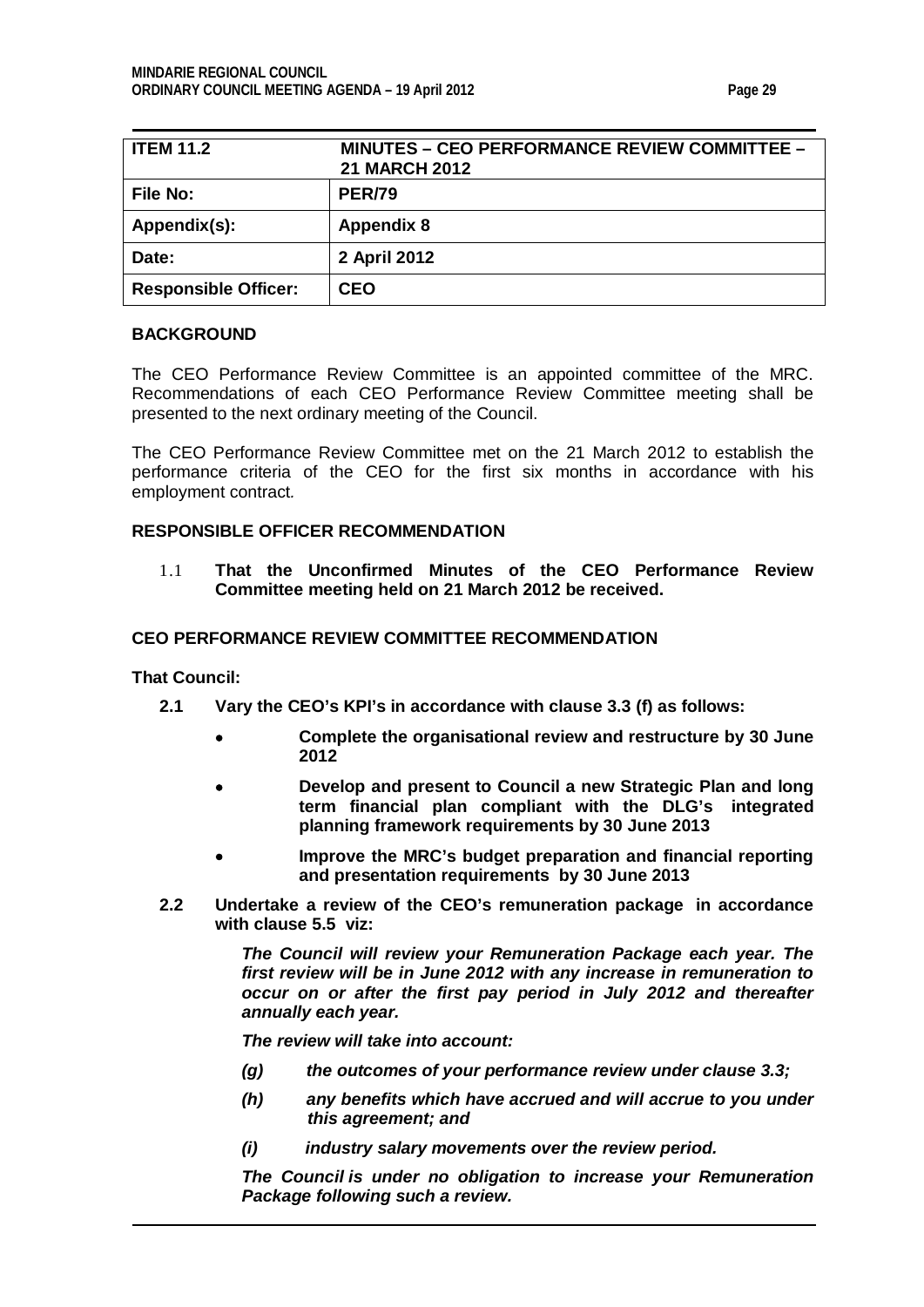| <b>ITEM 11.3</b>            | <b>MINUTES - PROCESS REVIEW COMMITTEE -</b><br><b>2 APRIL 2012</b> |
|-----------------------------|--------------------------------------------------------------------|
| File No:                    | <b>COR/43</b>                                                      |
| Appendix(s):                | <b>Appendix</b>                                                    |
| Date:                       | 4 April 2012                                                       |
| <b>Responsible Officer:</b> | <b>CEO</b>                                                         |

## **BACKGROUND**

The Process Review Committee is an appointed committee of the MRC. Recommendations of each Process Review Committee meeting shall be presented to the next ordinary meeting of the Council.

The Process Review Committee met on the 2 April 2012*.* The CEO presented to the Committee a response to the Morrison Low report's recommendations including:

- A new Organisational Structure focussing on Business Units
- A requirement for Business Plans and Performance Measures to be developed for each Business Unit
- Initial overview of the development of a new Strategic Plan conforming with the legislated Integrated Planning framework
- Operational changes reducing MRC's reliance on consultants

The CEO also indicated that the report will continue to be referenced when management considers further organisational changes that have been covered in the report.

## **RESPONSIBLE OFFICER RECOMMENDATION**

1.1 **That the Unconfirmed Minutes of the Process Review Committee meeting held on 2 April 2012 be received.**

## **CEO PERFORMANCE REVIEW COMMITTEE RECOMMENDATION**

**That:**

- **2.1 The Morrison Low Organisational Review dated February 2012 be received;**
- **2.2 The CEO be required to:**
	- **a. consider the review detailed in (1) above in any proposed organisational changes;**
	- **b. report to the Council referencing the review (where appropriate) in any organisational changes being proposed;**
	- **c. the review be used by the CEO as a guiding document for organisational effectiveness and efficiency;**
	- **d. the CEO, where appropriate, implement the recommended cost reduction initiatives detailed in the review; and**
	- **e. highlight the cost reduction achieved in implementing the review as detailed in (2.d.) above in the report to Council on the 2012/13 budget.**
- **2.3 It be noted that the Process Review Committee has completed the tasks set out in the terms of reference and will be discontinued.**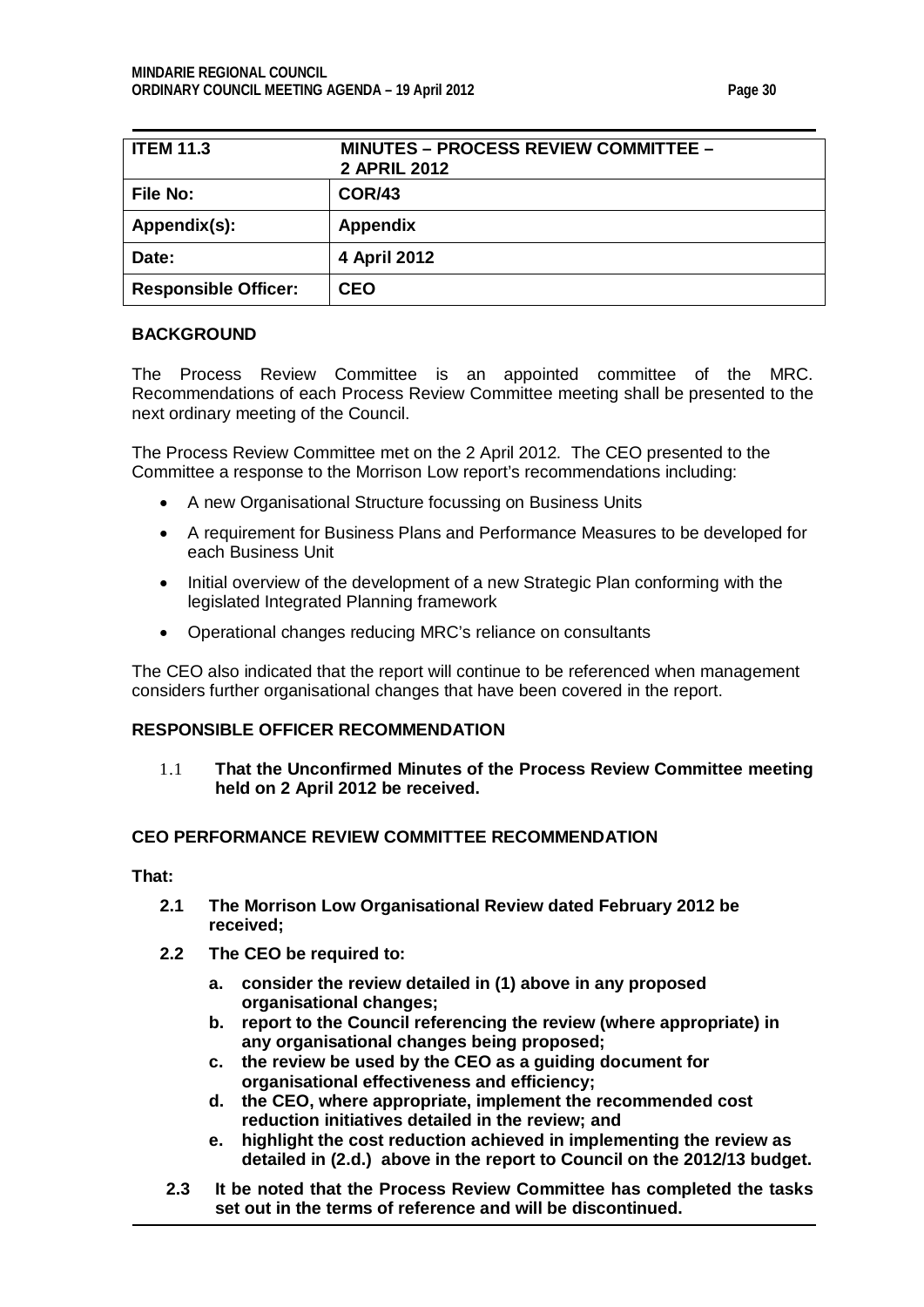## <span id="page-30-0"></span>**12 CONFIDENTIAL REPORT**

<span id="page-30-1"></span>

| <b>ITEM 12.1</b>            | IMPLEMENTATION OF ORGANISATIONAL REVIEW -<br><b>MORRISON LOW FEBRUARY 2012</b> |
|-----------------------------|--------------------------------------------------------------------------------|
| File No:                    | <b>COR/45</b>                                                                  |
| Appendix(s):                | <b>YES</b>                                                                     |
| Date:                       | <b>3 APRIL 2012</b>                                                            |
| <b>Responsible Officer:</b> | <b>CEO</b>                                                                     |

# THIS ITEM IS CONFIDENTIAL, NOT FOR PUBLIC VIEWING.

ISSUED TO ELECTED MEMBERS UNDER SEPARATE COVER ALONG WITH THE ORGANISATIONAL REVIEW FEBRUARY 2012 PRESENTED BY MORRISON LOW.